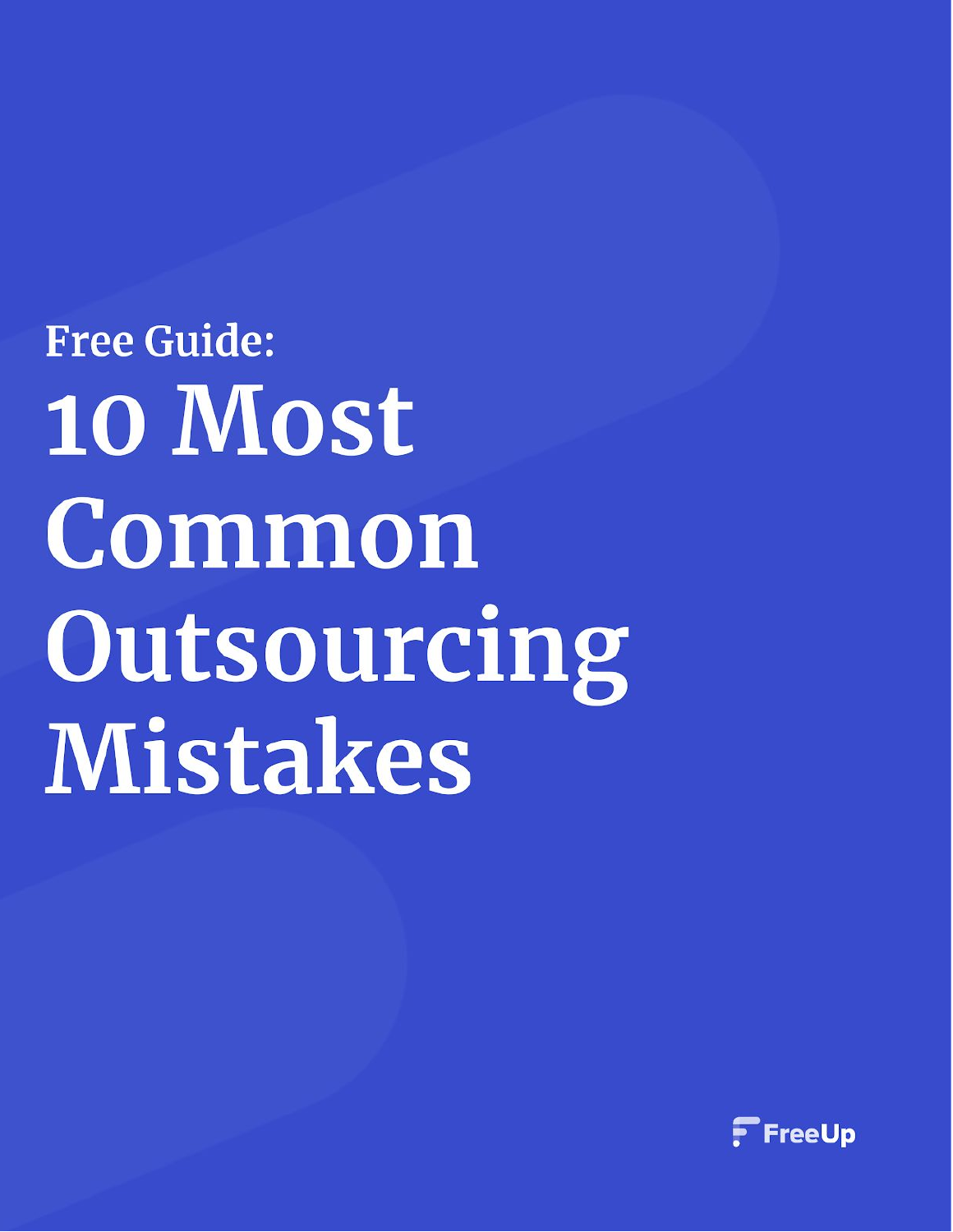## **Introduction**

This eBook will introduce you to what outsourcing is and where so many entrepreneurs and business owners have gone wrong while attempting to outsource their operations.

It's a pleasure to provide you with valuable content that derives from our experiences hiring online workers over the past 7+ years.

We stumbled upon outsourcing while networking with other entrepreneurs and never looked back.

We ask you to share the eBook link with others so that they can learn about outsourcing and how it may impact their professional life.

It is our mission to help as many business owners capture the potential of outsourcing without the hassle of interviewing and hiring.

Yours truly,

The FreeUp Team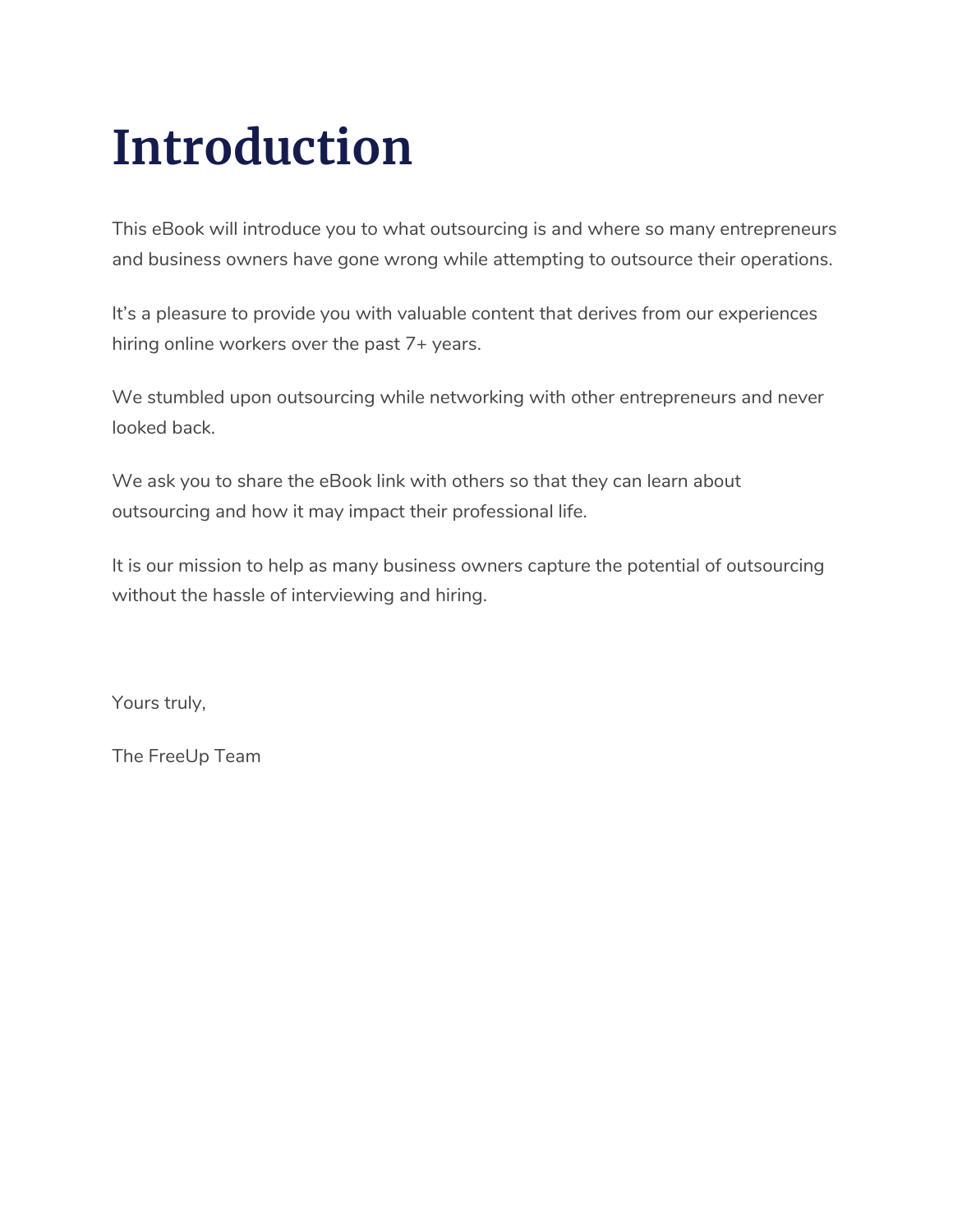### **A Brief Introduction To FreeUp**

[FreeUp](https://freeup.net/) connects businesses to the top 1% of freelancers in digital marketing, eCommerce, virtual assistance, and web development, and more.

The company gives entrepreneurs and business owners the ability to hire online workers with specific skill sets without the hassles of recruiting and interviewing.

FreeUp is a marketplace of freelancers located in the US and outside of the US that it has recruited, interviewed, and tested.

These freelancers have skills specialized within the eCommerce, digital marketing, and web development industries, among many other online business skills including:

- Virtual assistants
- Customer service (emails, phone, live chat)
- Amazon, eBay, Walmart, Newegg, Jet
- Shopify, WooCommerce, Wix
- Blogging, copywriting, and content creation
- Photography and videography
- Social media management
- Facebook Ads, Google Adwords, PPC campaigns.
- Designers, front end developers, back end developers
- ...And much more!

FreeUp takes a hands-on approach to outsourcing because of the difficulties that we ran into when we started to hire online.

We take the time to meet with each potential client and listen to their needs as an entrepreneur.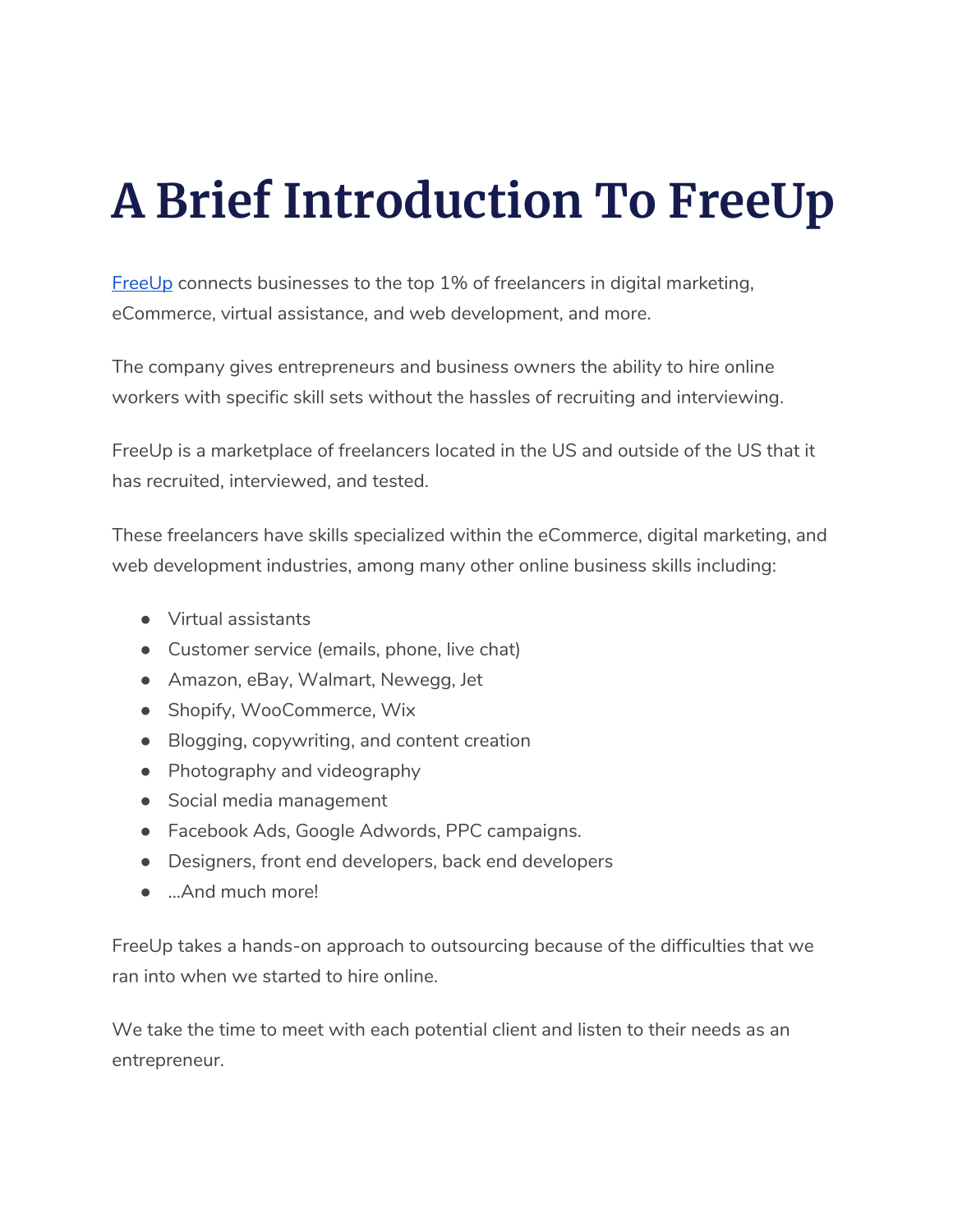Only then do we place the best worker from our team into your hands. You have 10-15 minutes to meet with the worker to ensure they are the best fit.

Once you're ready to hire, all payment and hours management is performed through your FreeUp account.

The team is available around the clock to make sure that your outsourcing experience is exactly what you want.

In this eBook, you'll learn the reasons that FreeUp was created and why outsourcing can be such a challenge when attempting to get into it.

Get started with [FreeUp.](https://freeup.net/)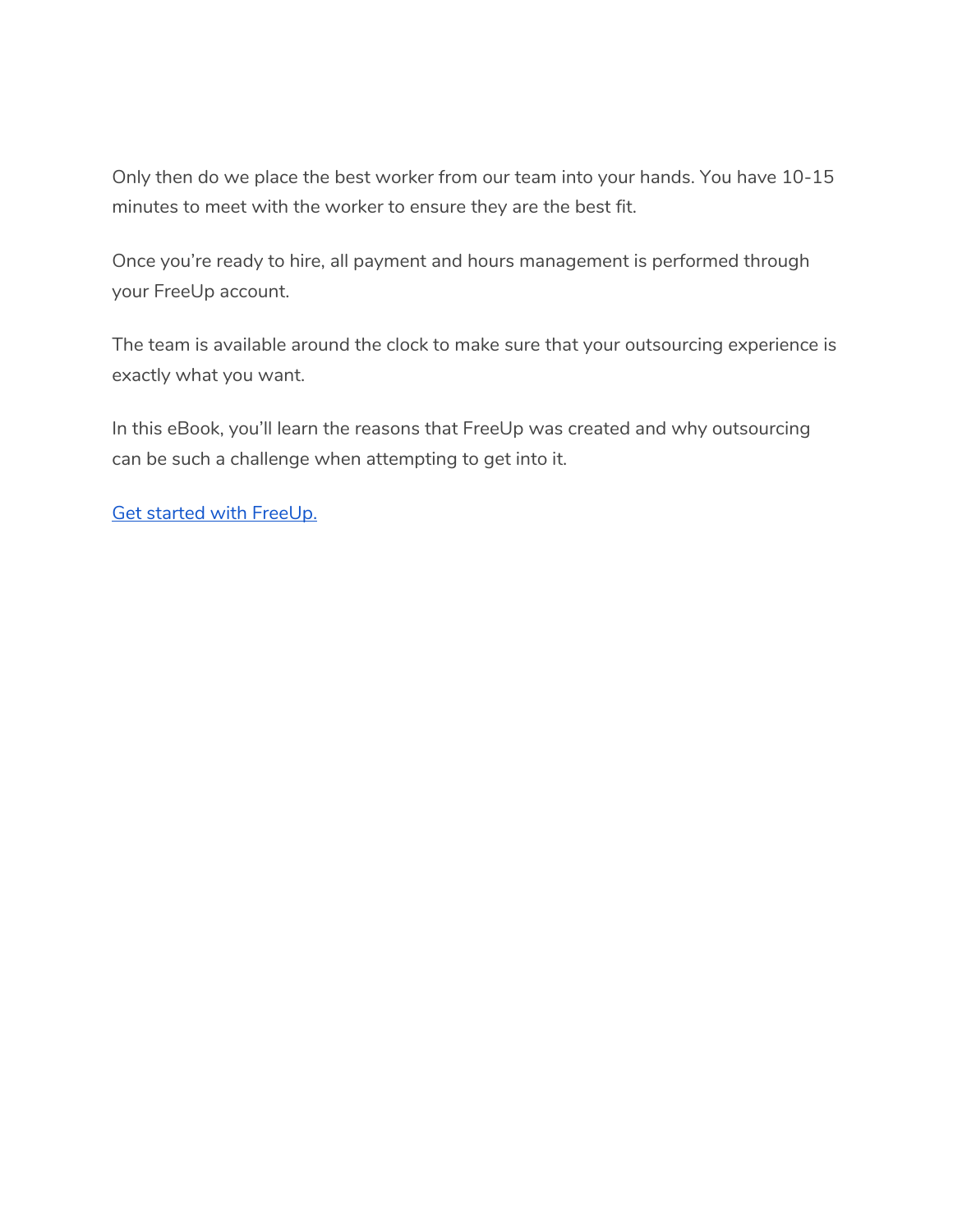## **What Is Outsourcing?**

Outsourcing is the process of hiring external workers or help to handle certain aspects of the operations of your business.

Outsourcing continues to be an alternative to hiring people to work full time in your company as it can offer greater flexibility and pricing than hiring and training a traditional full-time employee.

## **What You'll Learn**

In the following pages, you'll learn the top 10 reasons why entrepreneurs fail to effectively utilize outsourcing and how you can avoid them.

We've gone through all of these mistakes over the past 7 years and all of them have taught us a tremendous amount about outsourcing.

We're here today because of the failures that we've made and we want to share with you the knowledge that we have attained. Enjoy!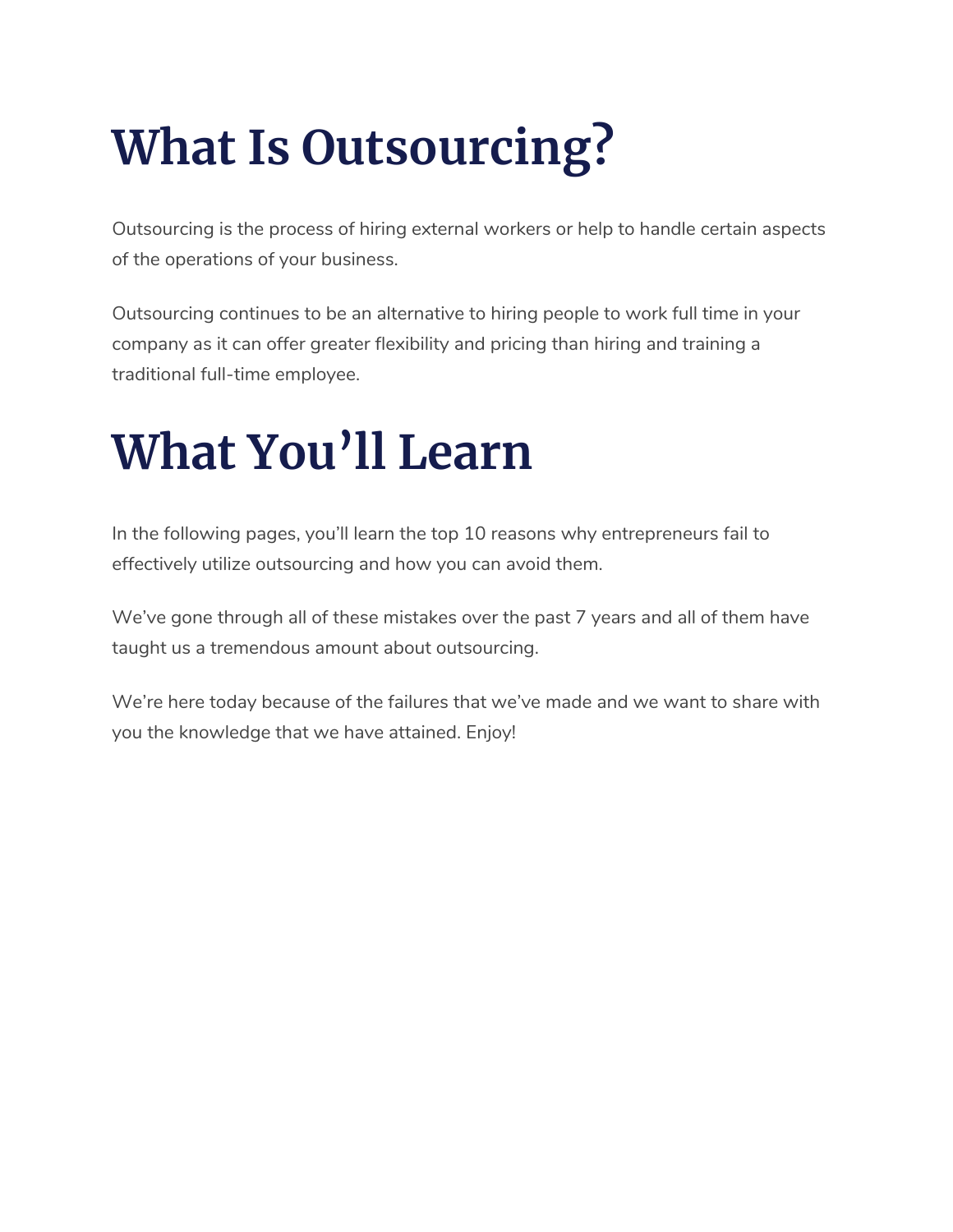# **10 Most Common Mistakes Of Outsourcing**

As with anything, you must fail on your way to perfection.

When growing up and playing a sport, how many times did you strike out, lose a game, miss a shot, or score an own goal before you reached peak performance?

It probably took you hundreds if not thousands of mistakes. Business and outsourcing are no different.

To curb the number of failures that you have to go through as an entrepreneur, we've put together a list of the 10 most common mistakes that entrepreneurs and business owners make when outsourcing.

It is our hope that these words of wisdom will guide you towards a future where you are able to effectively utilize outsourcing to cut costs, create more time, and increase productivity within your company.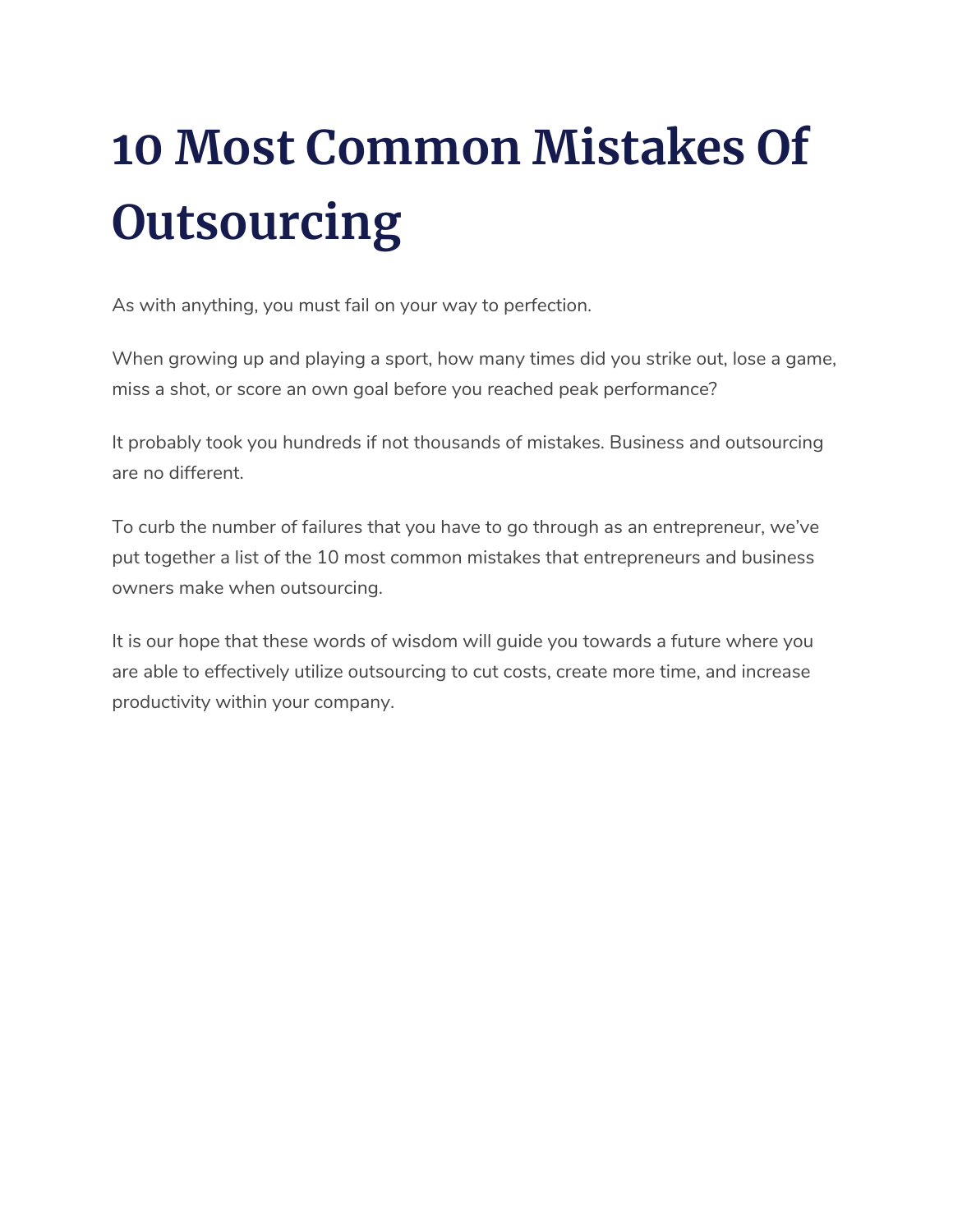# **Mistake #1: Not Knowing Exactly What You Want To Outsource**

The initial attraction of outsourcing is tempting.

- Cheaper rates…
- Less management…
- High quality work...

Why not start outsourcing today? Many entrepreneurs get into outsourcing without fully understanding how it will impact their business.

They don't take time to answer the questions: "What aspects of my business do I want to outsource?"

"How much money do I want to save through outsourcing?" "How am I going to integrate these workers into my current team?"

Through our outsourcing experience, we've found that bad experiences with outsourcing tend to stem from this type of unorganized approach.

Over the years, we've developed a strategy for discovering how you can initially start outsourcing that makes all the difference in the short and long run.

This is a strategy that we walk our FreeUp clients through when first learning about their business and operations.

Follow these steps and see increased success with your outsourcing efforts.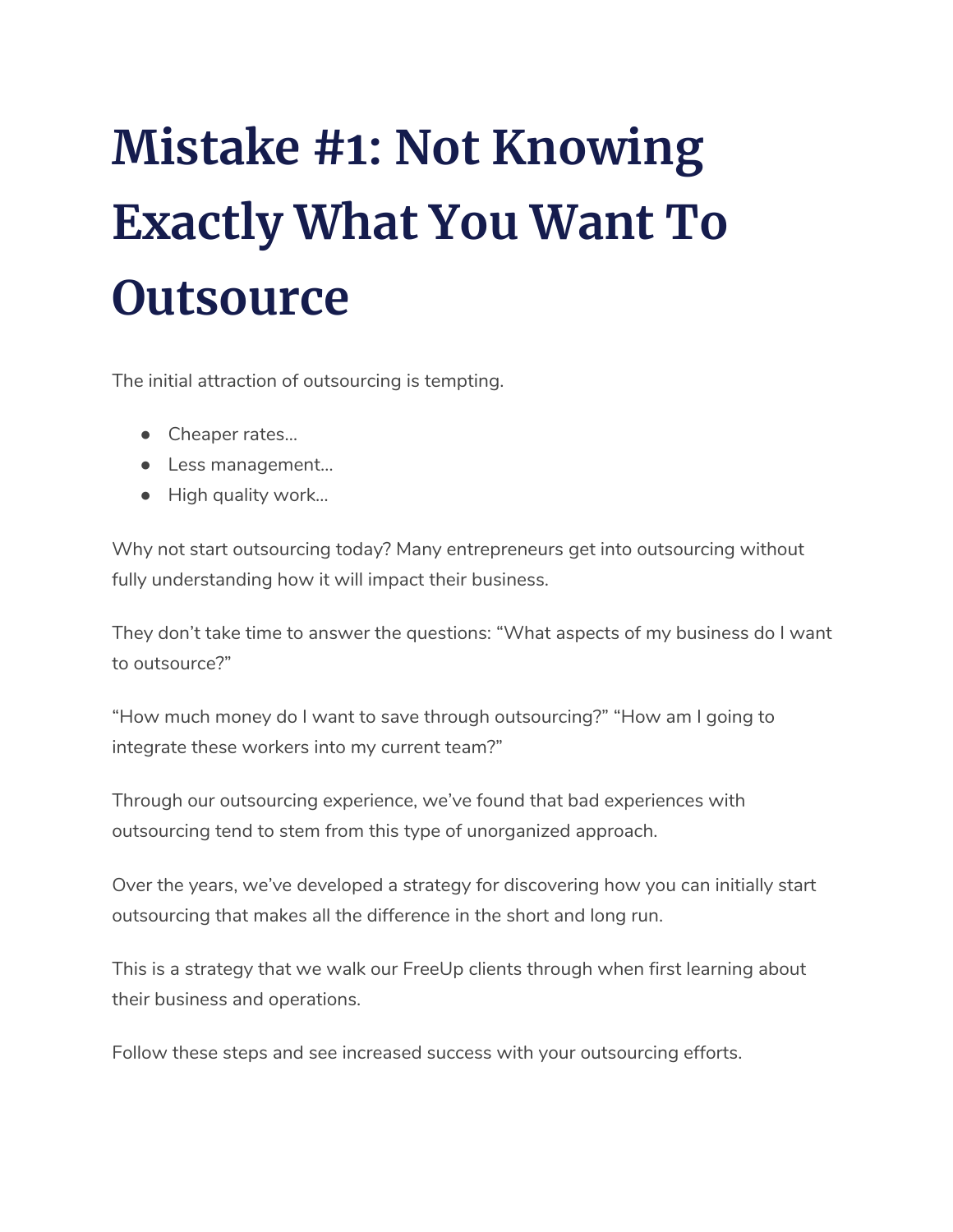### **How To Determine Exactly What To Outsource First**

#### **STEP 1**

Sit down in a quiet environment where you can focus. Write down every task that you are responsible for within your business.

#### **STEP 2**

Reorder the list from easiest to most difficult.

#### **STEP 3**

Go through each task and identify the skill set that is needed to complete each one.

#### **STEP 4**

Decide which tasks make the most sense to start outsourcing. (Need some help? [Book](https://freeup.net/meet/) a [meeting](https://freeup.net/meet/) with us here.)

#### **STEP 5**

Put in a [request](https://freeup.net/) at FreeUp and we'll connect you with a freelancer within 24 hours!

You are now well equipped to avoid mistake #1 that leads so many entrepreneurs down the wrong outsourcing road. Only nine more to go!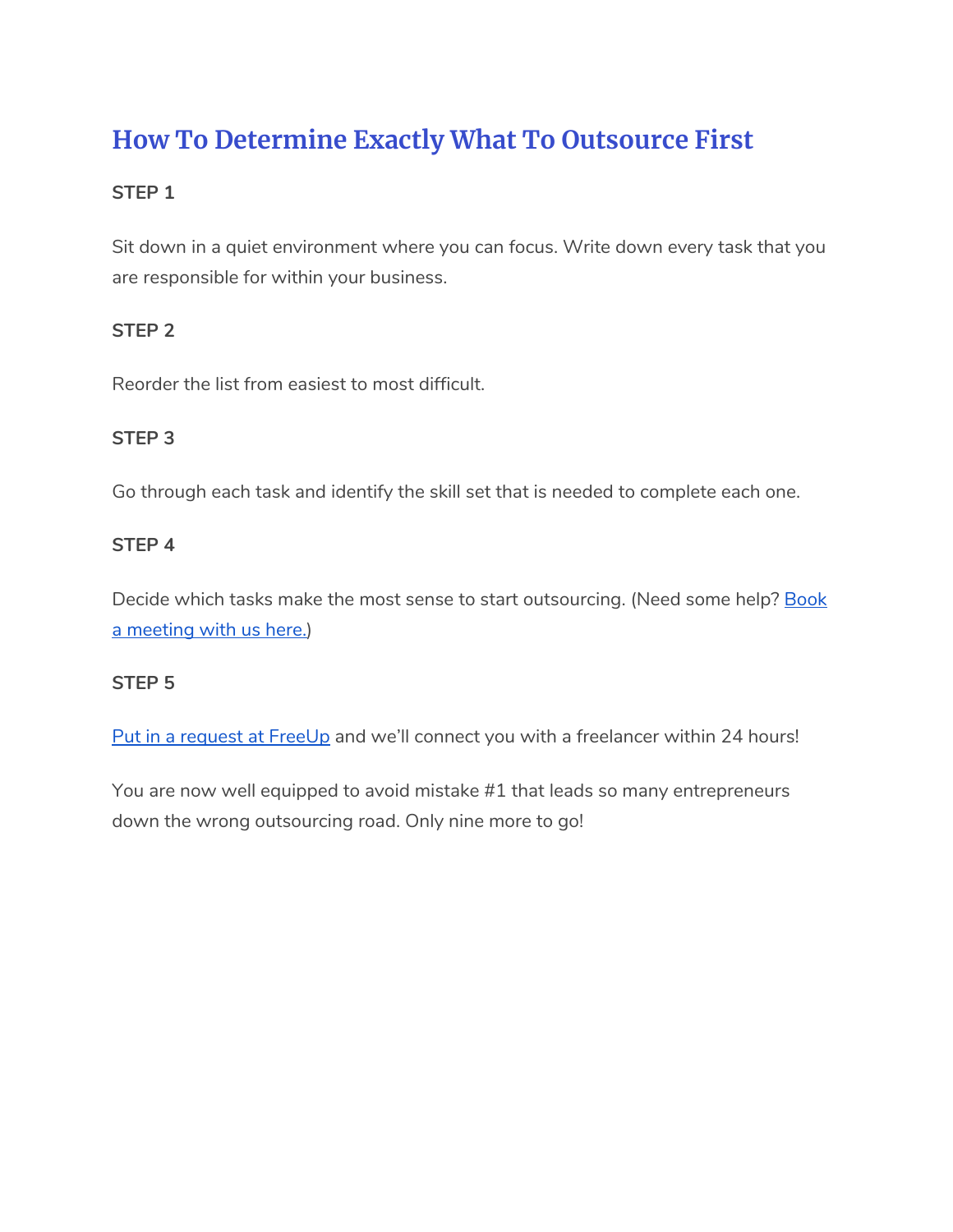## **Mistake #2 Not Having An Organized Interview Process**

You find yourself online searching through an outsourcing marketplace and you're thinking…

"Wow, there are so many people that would be a great fit for my company. I'm definitely going to give this a shot!"

If you're at this point and you haven't thought out your interview process, you're about to commit mistake #2: not having a prepared approach to the interview process!

When you don't have a strategic interview process, the odds that you will hire a reliable and skilled online worker goes significantly down.

With the number of online workers looking for new jobs, your inbox can become quickly flooded with tens of applicants from people all over the world

How do you find the right one? This all happened to us when we first started outsourcing in 2012.

We would set up Skype sessions with ambitious international workers with no real strategy as to how we would choose the right one.

We didn't know where they should be from, how many hours they should have already worked online, or what to believe from our initial chat with them.

They were located thousands of miles away from us in a world completely different from ours…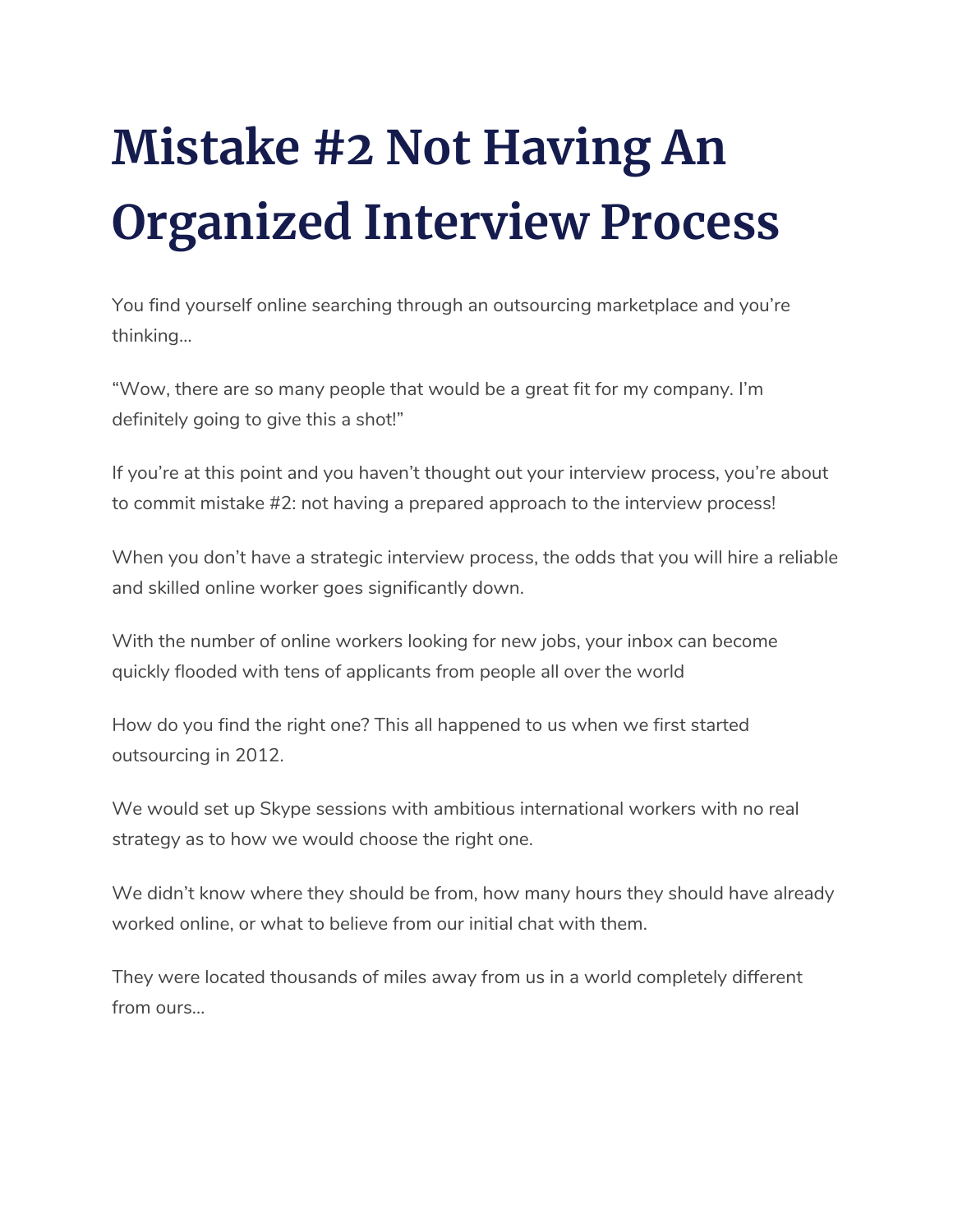In order to avoid committing mistake #2, follow our set of instructions for creating a sound interview process!

### Create an Outsourcing Interview Process

#### **STEP 1: Immediate cut-offs**

- Lack of English skills
- Lack of response to messages
- Too low of hours worked online
- Poor reviews
- Rate out of range

#### **STEP 2: Basic Information**

- Worker location
- Worker hours and schedule
- Hourly rate
- Past experience
- Number of hours worked online
- $\bullet$  Available time in the week

#### **STEP 3: Skills and commitment**

- Role-specific questions
- How-to questions
- Scenario questions
- How do you handle communication?

Avoiding mistake #2 can put you on a path towards hiring reliable, skilled, and affordable workers that fit your business needs.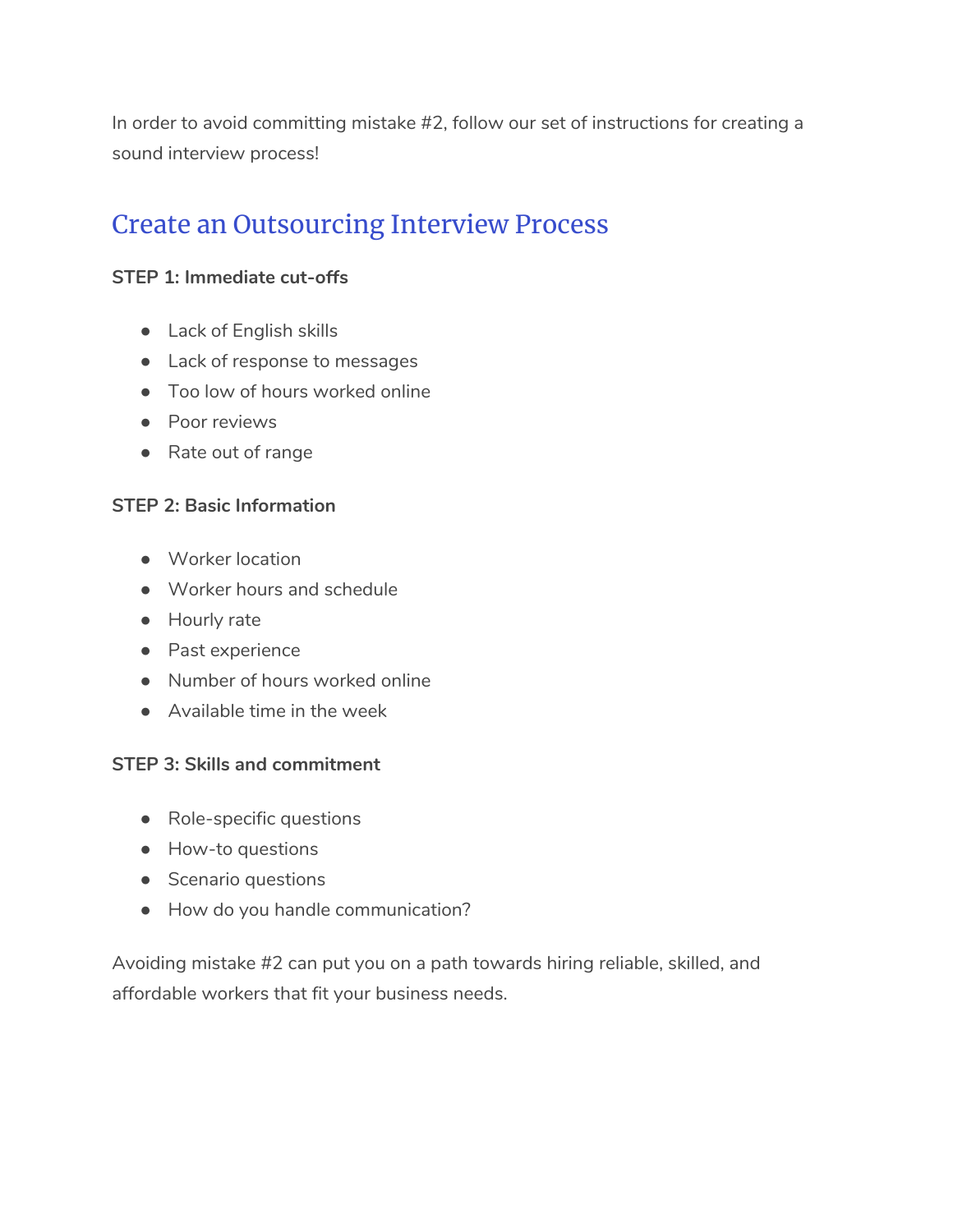# **Mistake #3 Hiring The Cheapest Workers And Hoping For The Best**

As you begin your search for the best online worker to complement your team, you are ultimately thinking…

"I wonder what the cheapest hourly rate is that I can get for the worker that I need."

You've read about outsourcing and you've heard that some business owners have hired workers as low as \$3.00/hour. You dream to yourself…

"Wow! What if I could get \$3.00/hour? That would cut my costs by 4 times!"

You begin to imagine the impact that an hourly rate that low could have on your bottom line and you become fixated on getting that rate.

Welp…join the club!

Everyone wants to pay the lowest rate possible, but unfortunately, it also tends to come with poor quality of work, lower expertise, and infrequent communication.

Mistake #3 is trying to hire the cheapest online worker possible simply for the goal of financial gain.

Again, we tried this when we first started outsourcing and we paid the price.

Although these online workers cost the lowest on the Internet, there are many hidden flaws. Here are a few…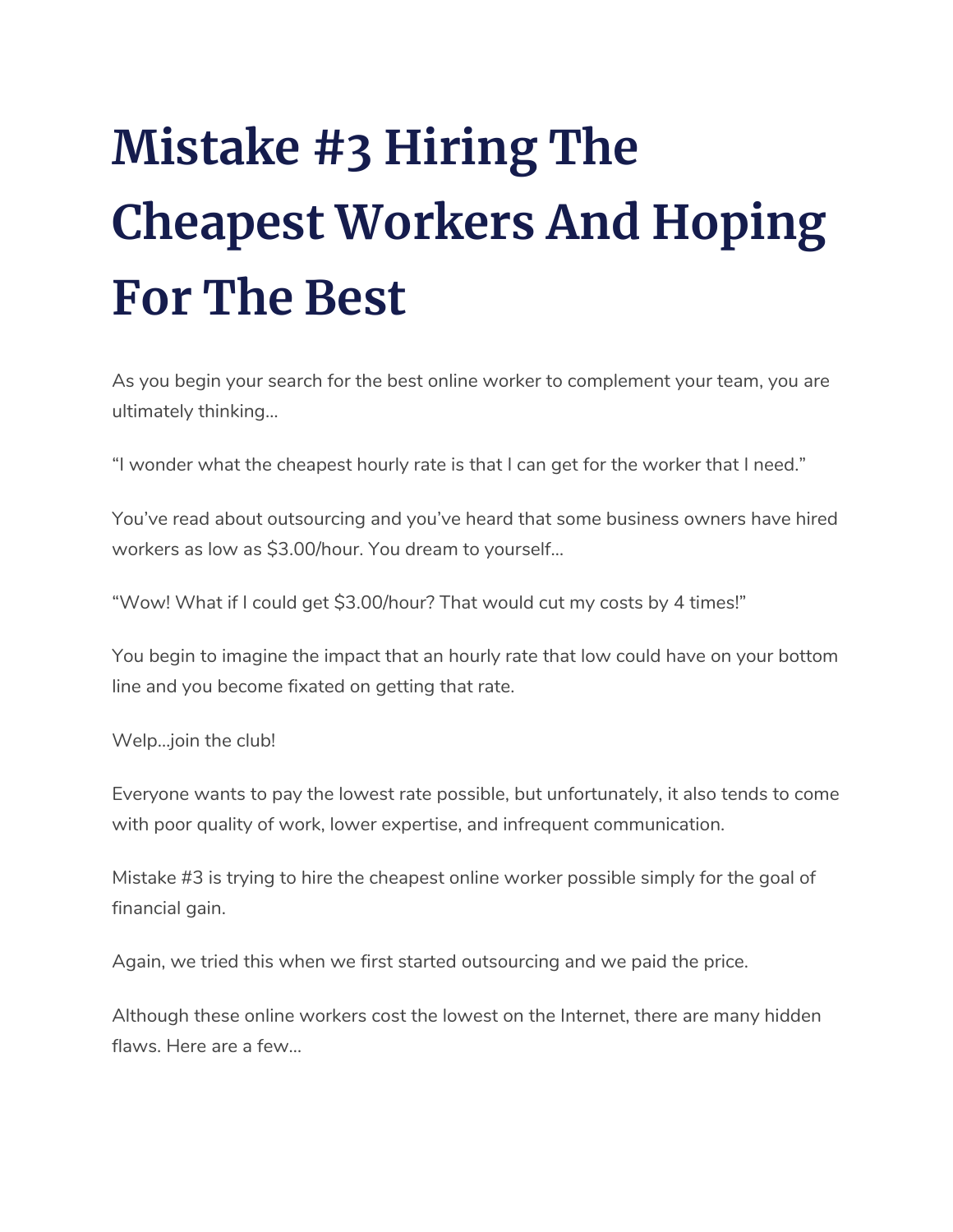### Hidden Flaws Of The Cheapest Workers

#### **1. Poor Communication**

Their English is not as good as other online workers making it more difficult to set up and manage. They are not as communicative as you need when running your business.

#### **2. Poor Internet**

A factor many don't consider…poor or slow internet connection. This factor can impact your worker's ability to get your company's work done.

#### **3. Overworked**

For lower pay rates, workers tend to attempt to work absurd amounts of hours to make enough money to support their lifestyle. Working over 12 hour days can lead to mistakes quite quickly.

#### **4. Disappearances**

It's not uncommon for lower-level workers to disappear without ever resurfacing.

#### **5. Multiple Workers On 1 Account**

From time to time, you will run into funny situations when trying to hire online workers at 11 the lowest rates.

One that has become more common is one worker taking the job, but outsourcing the tasks to someone else.

Paying the extra \$1 to \$2 per hour is worth the increase in quality and reliability that you receive from the workers.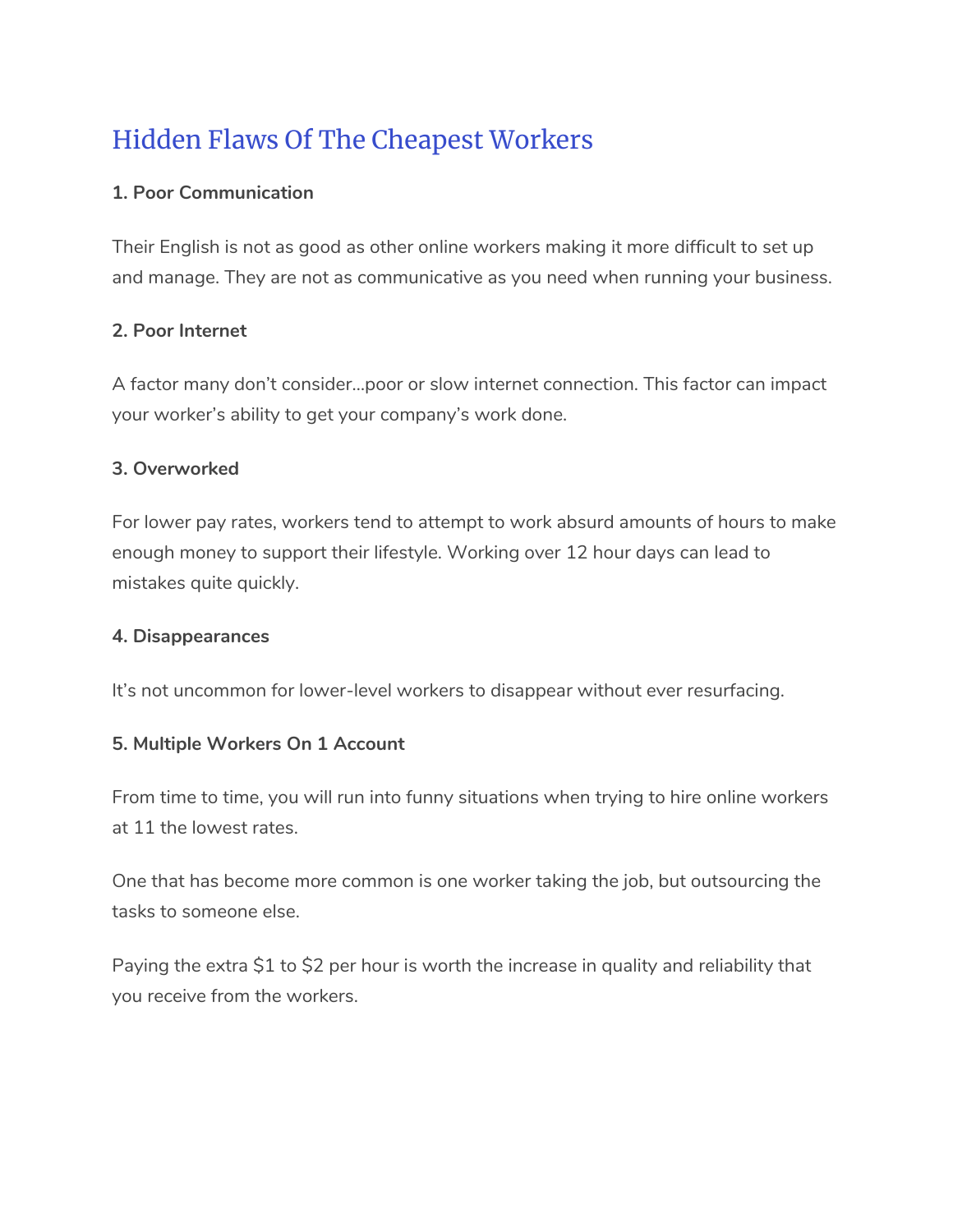Look past the hourly rate and focus on finding the best possible worker that is always going to be there for you and your business.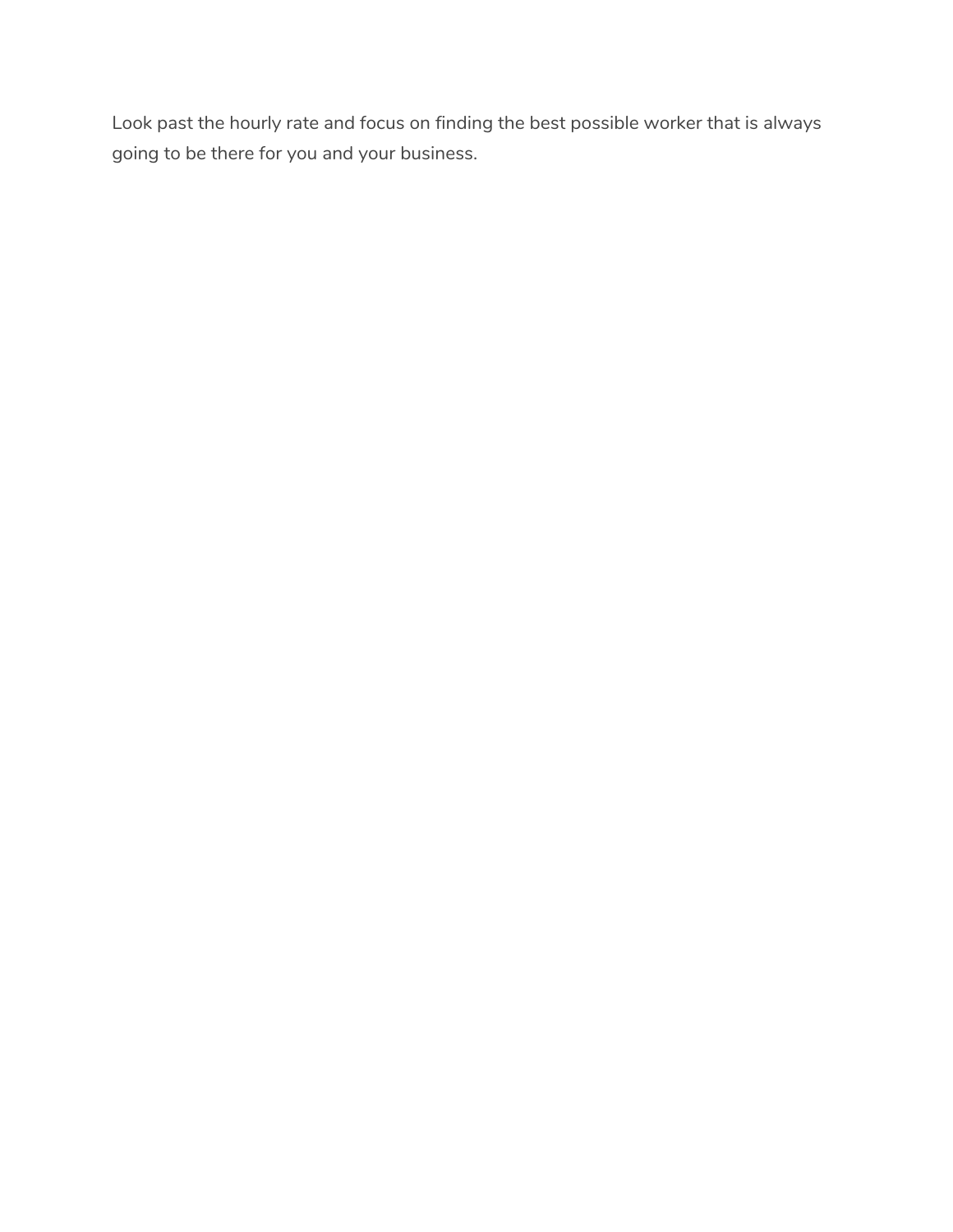## **Mistake #4 Not Knowing Exactly What You Want To Outsource**

You have now found the right online worker to hire and you are ready to get started!

You're super excited and so you jump right into setting them up in the role.

A week goes by and you are confident that they can perform the job on their own.

You meet with your new worker one more time and you say… "This has been a great week of set up. I feel like you really understand the process and I would like you to begin performing this task every day going forward."

Your worker replies "Of course. Thank you sir."

You leave the meeting thinking that everything is dandy. You don't have to perform that task anymore and so you move onto another area of your business that you can grow.

Time starts flying by with your new focus and two weeks later you realize that you haven't chatted with your new workers since you let him go on his own.

In the worst-case scenario, you go to check in on his work and you realize it has been done incorrectly for the past two weeks.

That would be a disaster! You lose it and immediately fire the online worker. The task ends up back on your plate.

In the best-case scenario, you check back in on your worker and there are only tiny mistakes that are being made. Overall, the task is being handled.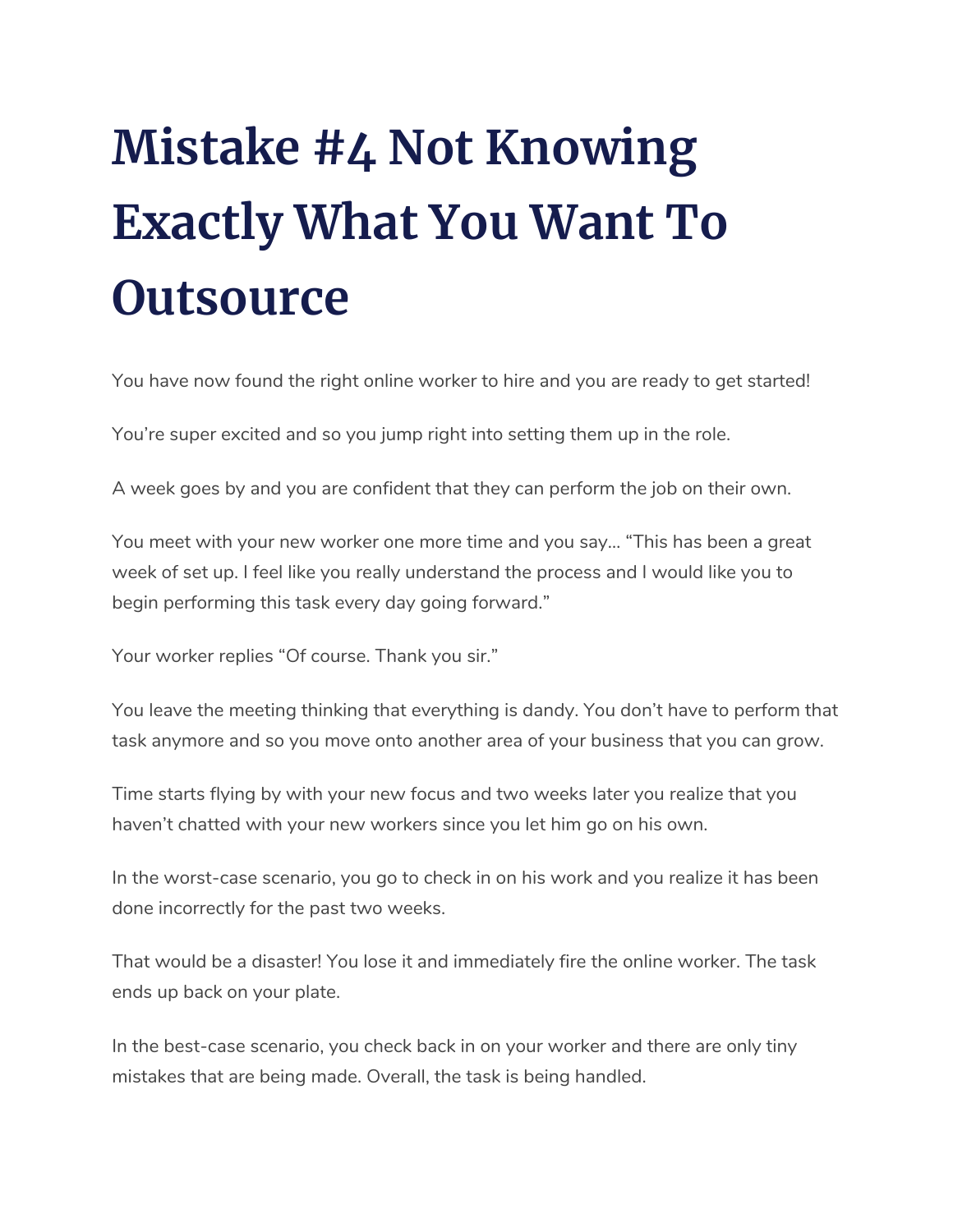You meet with the worker and correct the errors so that they don't happen again. You hurry back to your growth projects.

In either scenario, you have committed mistake #4 of outsourcing…you didn't set clear expectations from the start.

You have to remember that online workers are employed by tens to hundreds of different businesses every year.

Because of the large variety, every client has different rules and expectations for their workers.

As an online worker, you very much depend on the instructions from the client on what they expect and how certain situations should be handled.

At FreeUp, we have an entire Operations Handbook that outlines our expectations in all situations so that there is no gray area.

We're also extremely accessible so that workers can ask questions when they are confused.

Our workers know that when we give them a new client, they are expected to ask what the client expects of them while working together.

Not all workers have this discipline leaving the work of setting guidelines up to you.

The good news is that you can set clear expectations from the get-go and avoid the frustrations associated with mistake #4.

Here's how…

### Create Your Expectations

● How often do you want to be updated on progress? Daily? Weekly? Biweekly? o We encourage daily updates via email and Skype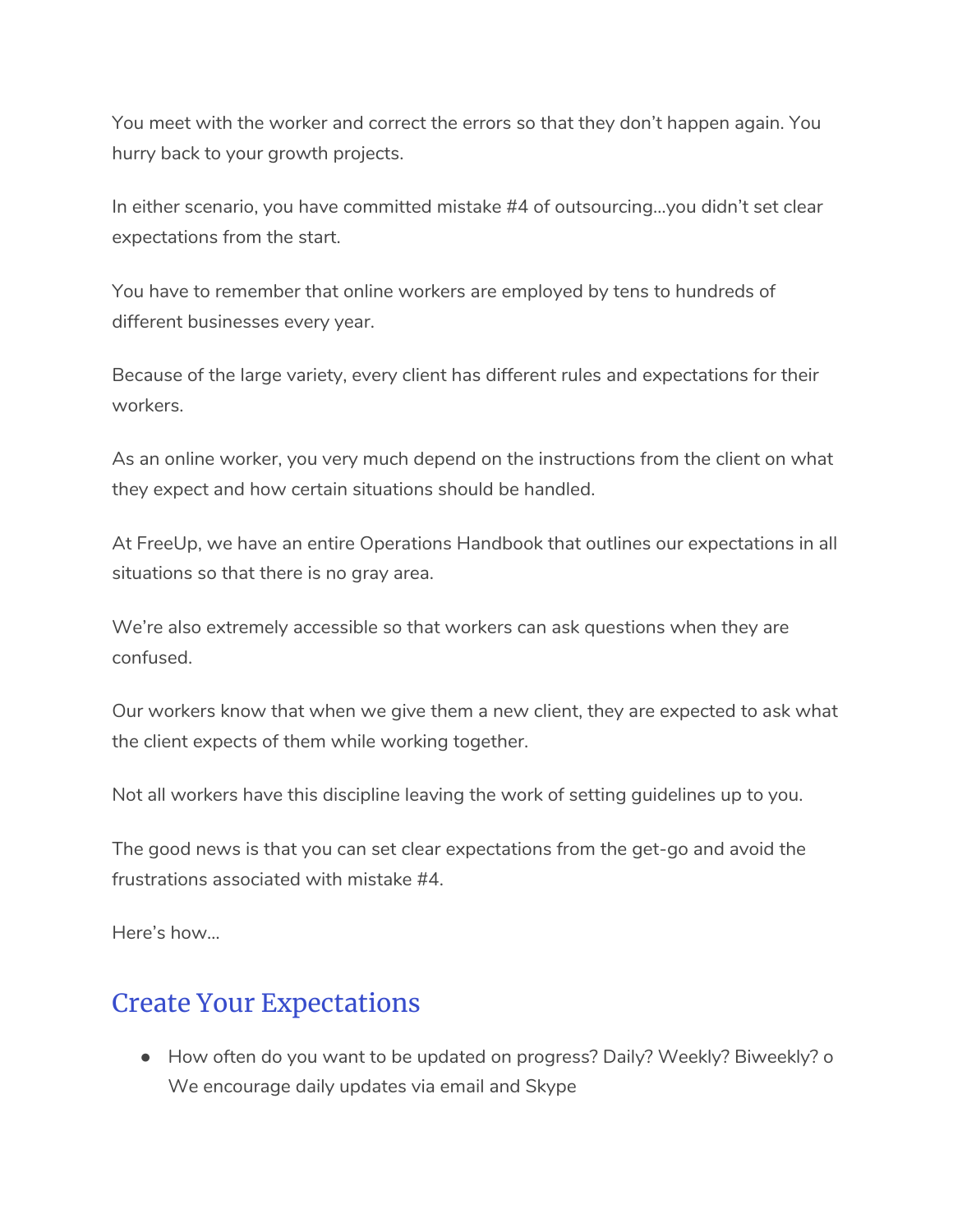- How do you prefer to be communicated with? What is your contact information? Options: Skype, email, phone, text, WhatsApp, Viber
- How do you want issues communicated? What defines an issue? What defines an emergency?
- How does the worker ask for time off?
- What hours do you want them to work each day? Is it a fixed or flexible schedule?
- When is it appropriate to ask for a raise?
- Are they allowed to outsource the work to a friend in busy times?
- What should they do if their Internet goes down?

By setting expectations before getting set up, you and the worker get on the same page.

This simple practice should help you to avoid nightmares like what we explained above.

Checking in on your worker every week is always smart and keeps them more honest with the guidelines that you created in the beginning.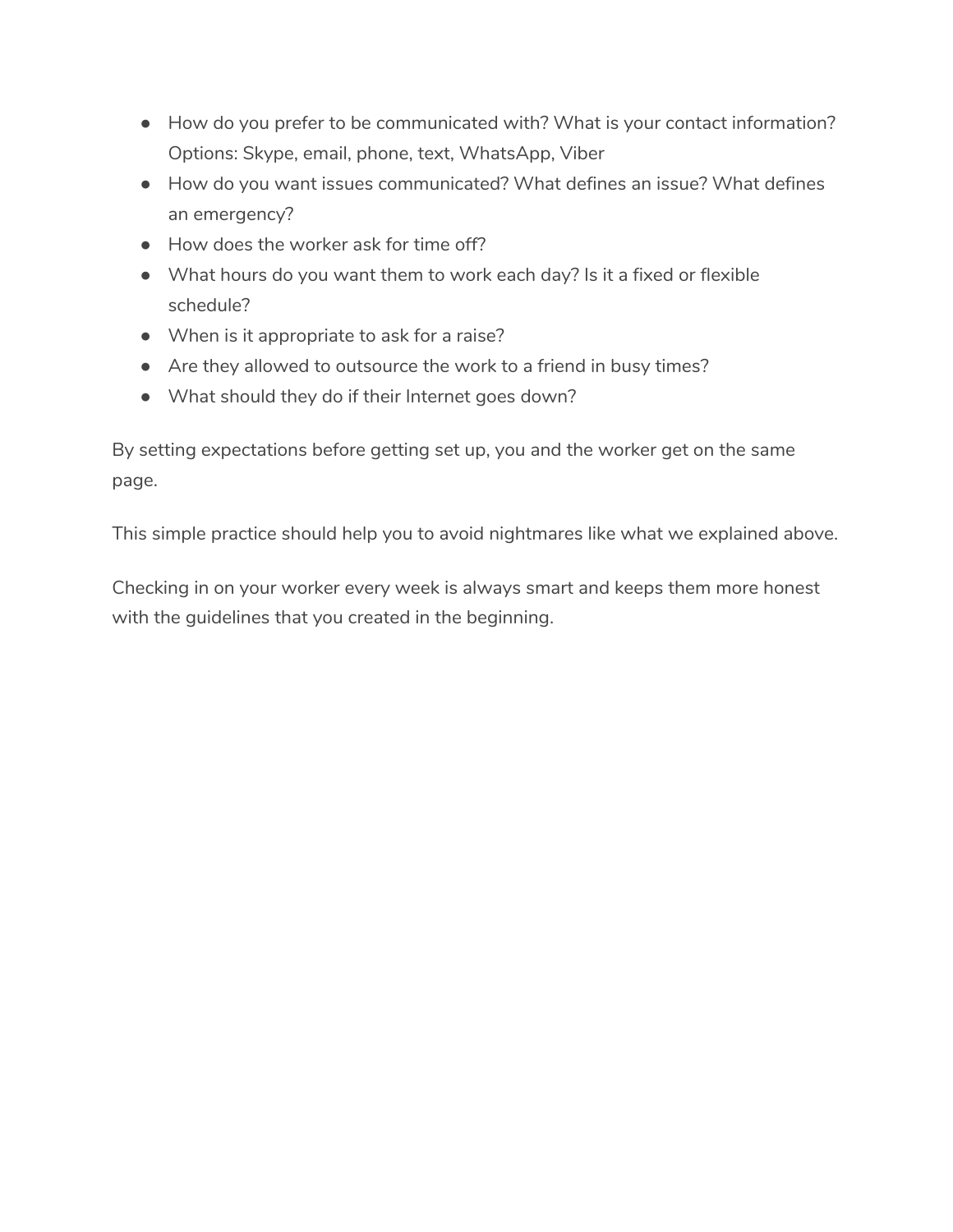# **Mistake #5 Not Diversifying Workers Across Your Business Operations**

It took some time, but you finally found and hired the best online worker for your business.

Give yourself a pat on the back. It's been a month since you hired them and you couldn't be happier.

They've already taken 5 different tasks off of your plate giving you close to 4 free hours in your day. You're now thinking…

"Wow, this is amazing! I can't believe that I didn't do this before. What can I give them next?"

You sit back down and assess the tasks that you can continue to delegate to your new online stud.

Your goal is to fully optimize the worker's hours by giving them responsibility for all repetitive tasks within your business operations.

The worker couldn't be happier because they always want more hours. You're on cloud nine.

Let's take a quick step back and look at what has just happened.

You've taken repetitive tasks from all departments of your business and made 1 person responsible for all of them.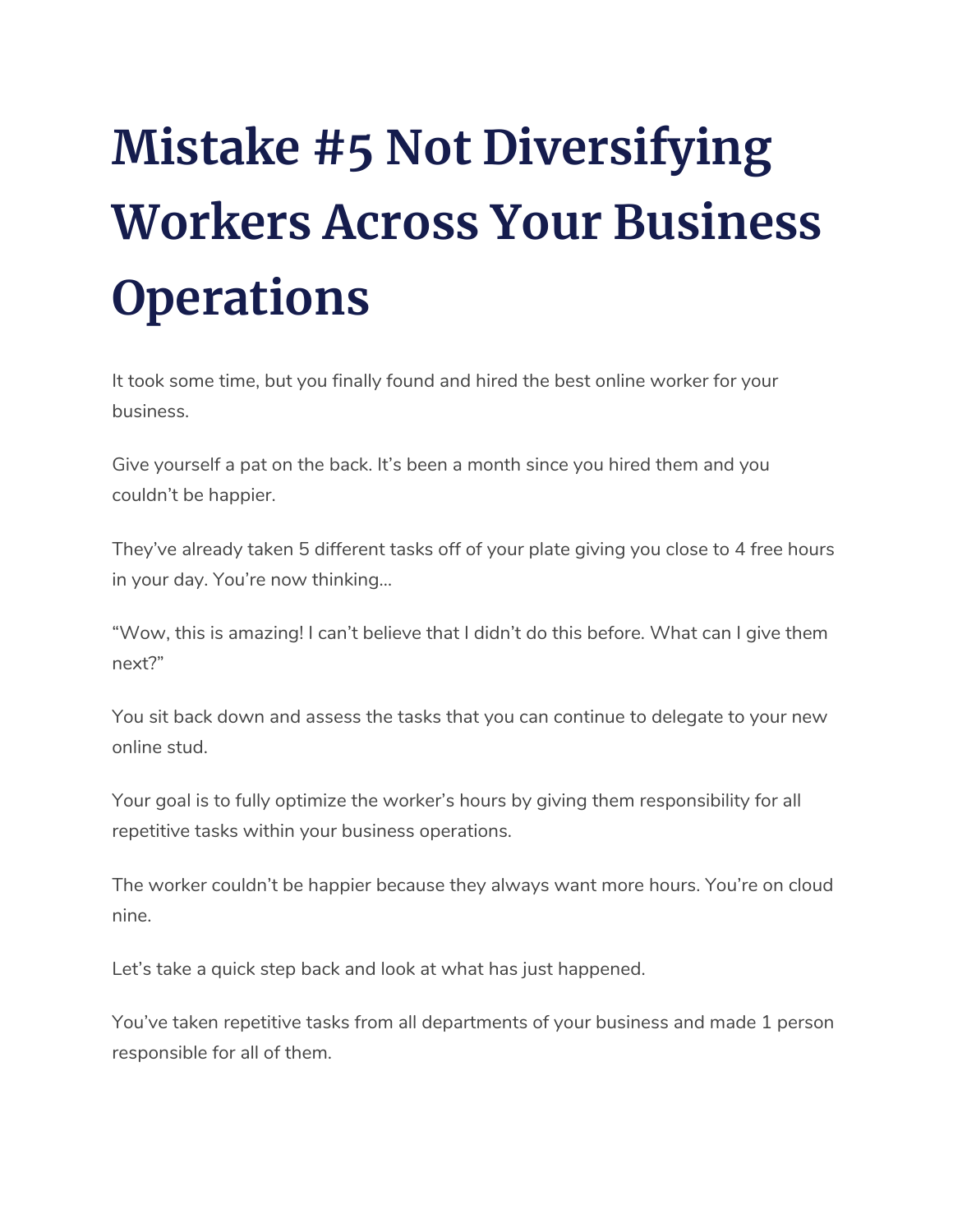Do you see anything wrong with this picture?

Don't get me wrong…you've accomplished more than most with your outsourcing efforts, but you've also placed your business in a risky situation.

This brings us to mistake #5…failing to diversify online workers across your business operations.

When you fail to do this, everything can revert back to page one within a matter of seconds. Let's look at an unfortunate reality that could very much happen.

You have a great worker that has been learning and perfecting everything under the sun. Almost all of your time has been freed up and you begin to work on new projects.

One day, your worker decides to quit… Since you taught that one worker everything, you fall back to square one where you are again responsible for all of their tasks.

This is one of the more difficult mistakes to bounce back from and it can greatly demoralize your efforts as a business owner with outsourcing.

### How To Properly Diversify Your Online Workers

In order to avoid this scenario, we highly recommend hiring multiple workers and diversifying them across your business operations.

You can receive the same quality of work for the same price while minimizing your risk if one of them is to quit.

Here is an example from our experience…

When we first started outsourcing, we identified all of the tasks within the operations of our business that had the potential to be outsourced – just as we outlined above.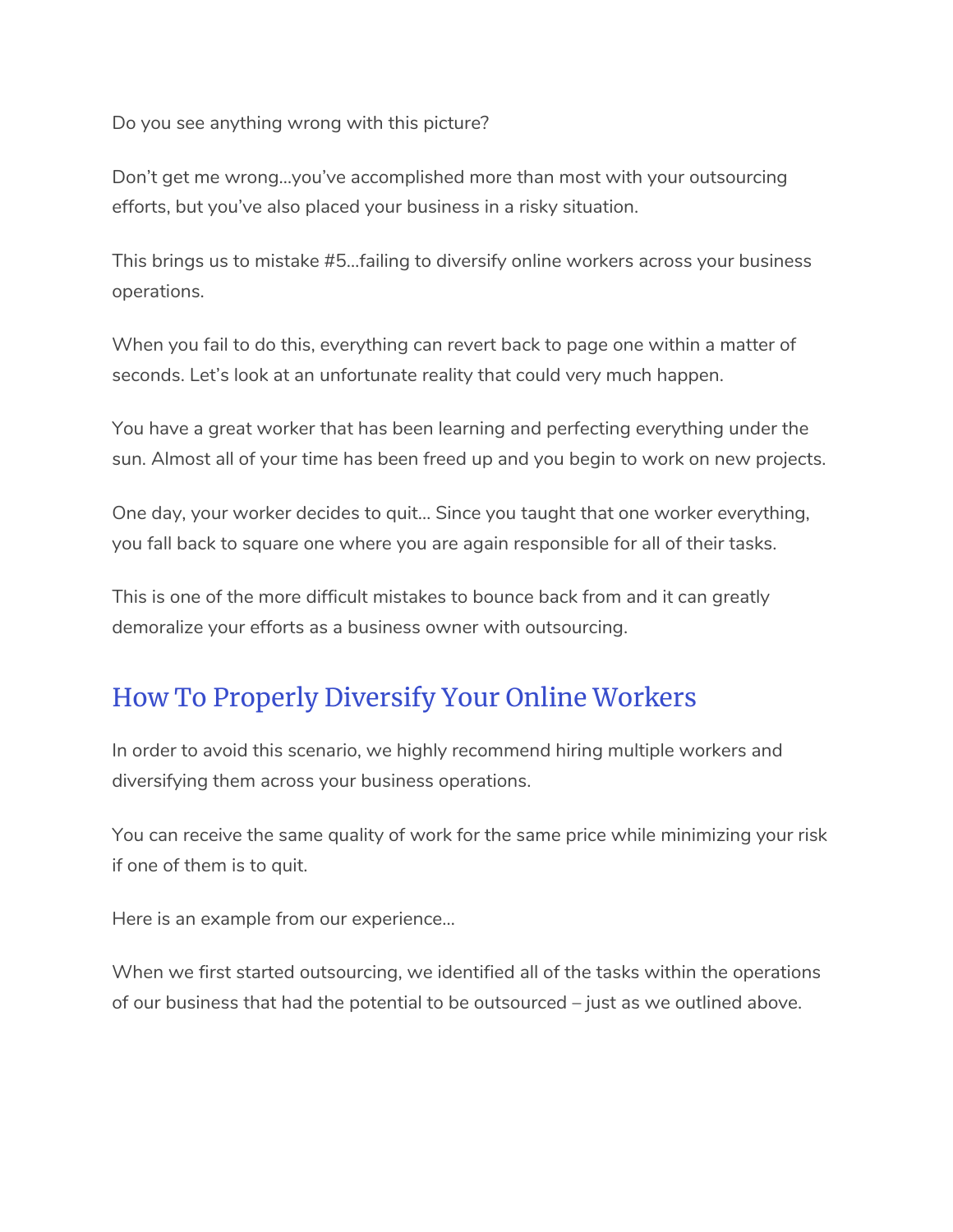For each specific task, we created a job posting and we hired a team of people that met all of our needs and specific skill sets.

As the workers became experts in their task, we hired other workers for them to set up and manage.

Once they made it to this point, we had established trust and we considered if their skill set could be used elsewhere. When it made sense, we added them to other teams.

In this scenario, a worker can quit and you aren't scrambling to rehire for weeks on end.

You are in a controlled position where you can intelligently and swiftly fix the lost worker with someone else on your team while you recruit the next person.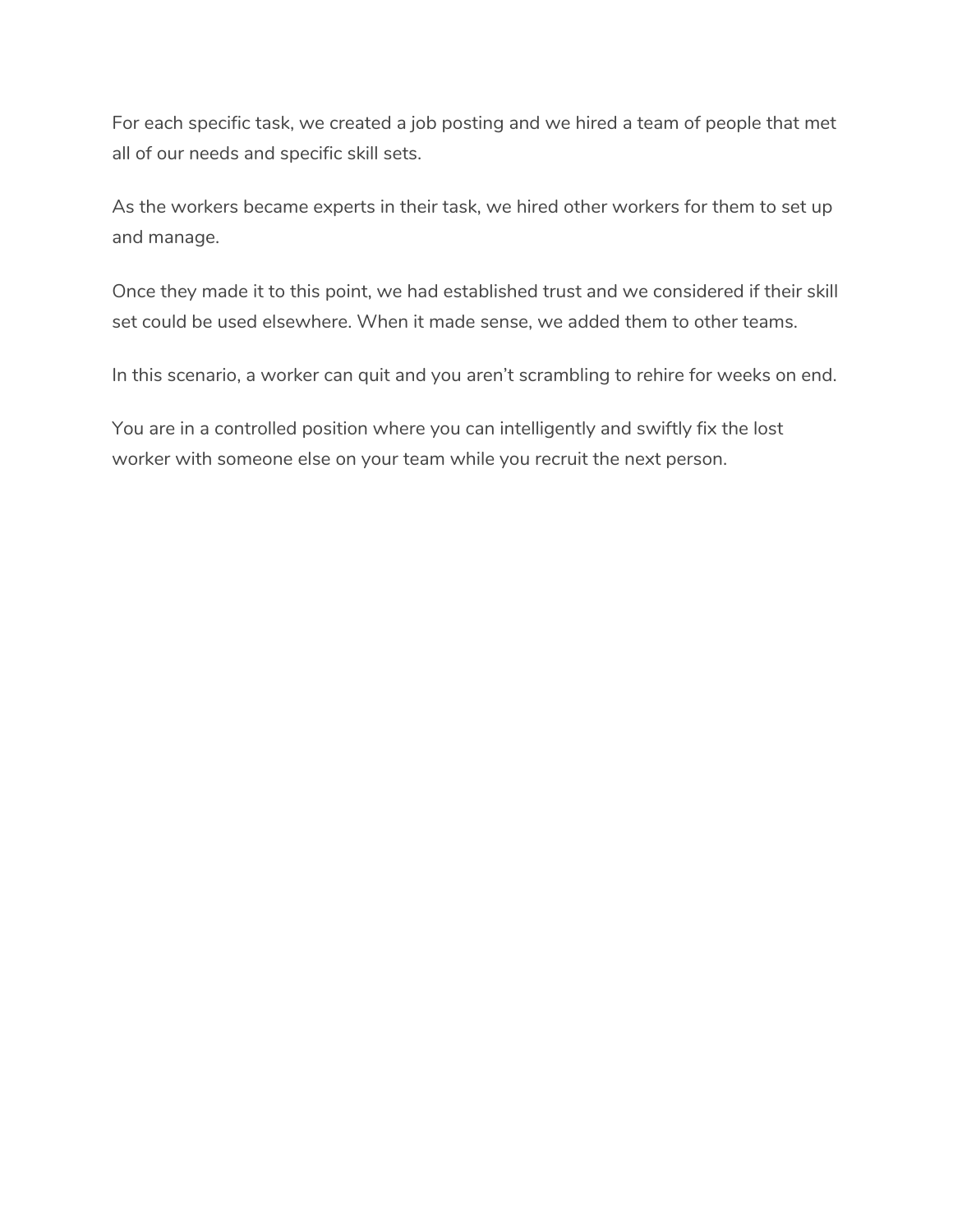## **Mistake #6 Failing To Properly Set Up Your Online Workers**

Proper setup, or onboarding, is one of the most important aspects of scaling your team regardless of whether the worker is in your office or remote.

A strong and organized set up process can bring the new worker up to speed and give them the tools to make a quick and lasting impact on the business.

It's even more important to have a fluent setup system for online workers because of the barrier of communication on the Internet.

Again, we find you at a new stage of your outsourcing experience.

You've just hired your worker and you are tasked with teaching them the first task that you want to outsource.

For argument's sake, let's say that you own an eCommerce company and you want them to take over the order fulfillment process.

You schedule a time and you begin a voice call with the worker.

You begin to tell them about the process slowly walking them through the order fulfillment interface.

You successfully walk the worker through submitting and annotating 10 orders and it takes you 1 hour.

You ask them if they have any questions and they simply reply "none for now."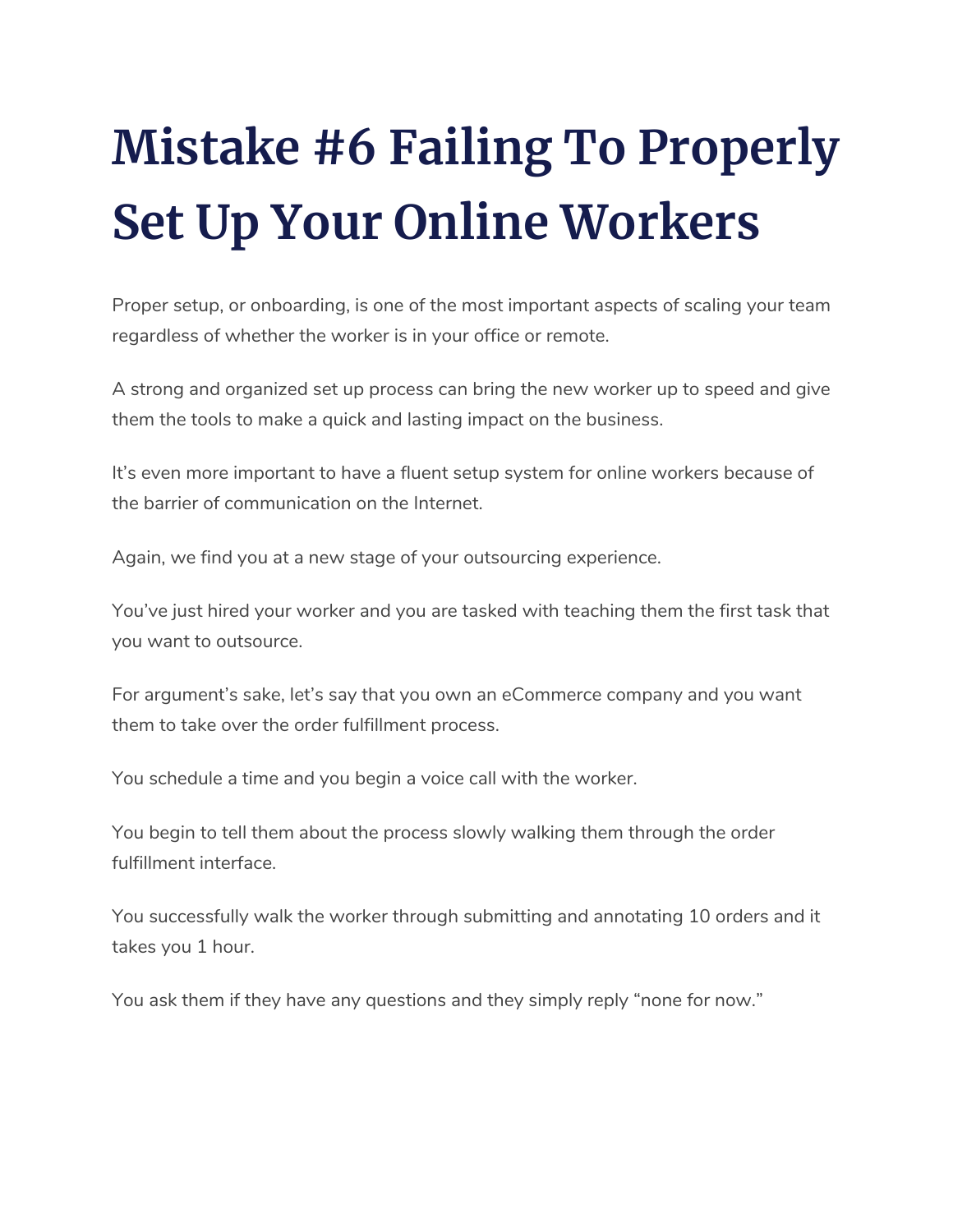You're not positive if they fully understand the process so you set up another integration session where you ask them to walk you through it.

The meeting goes well, but it could have been better. Frustrated, you decide to let them give it a shot.

Keeping a close eye on their work, you notice that they are completely forgetting a step.

Unfortunately, you have just become a victim of mistake #6…not properly setting up your online worker.

### Create A Detailed Onboarding Process

It's nothing to be ashamed of. Before we failed multiple times, we did not know the best ways to set up our online workers either.

Now I'm here to explain how you can avoid it!

#### **STEP 1**

Create detailed systems with step by step processes. Document these in written format in 1 place. You can use Google Docs or a program like Notion.

#### **STEP 2**

Hold your onboarding via skype, slack, or another program where you can share video, audio, and screen share.

#### **STEP 3**

Walk the freelancer through the process. First, you want to show the worker the process on your screen.

They will get an overview and be able to answer questions.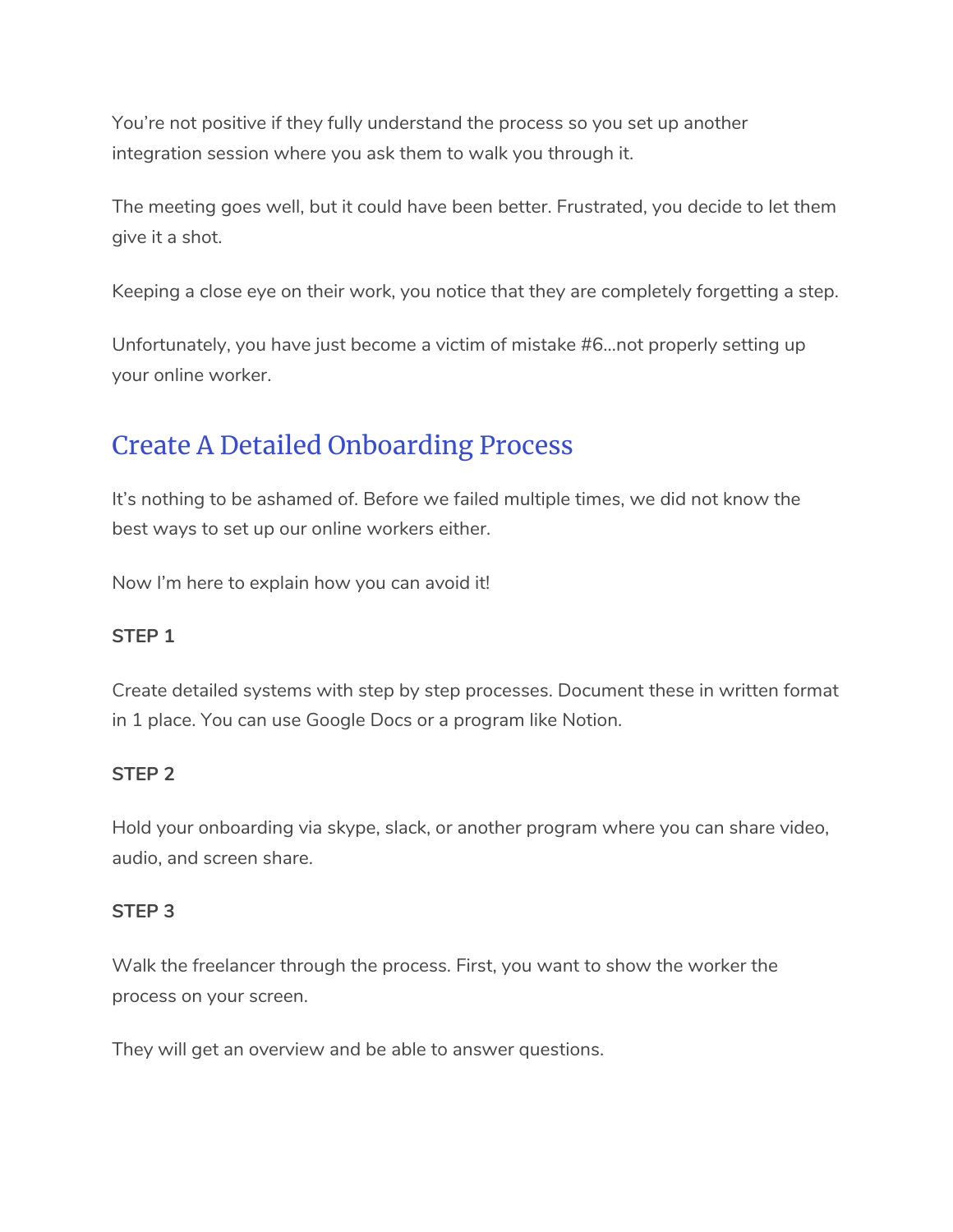#### **STEP 4**

After 2 or 3 sessions on your screen, test them by having them go through the process with you watching.

Provide feedback while they are going through the process so that they are perfect once you let them go on their own.

#### **STEP 5**

Provide them with the setup guide and have them update it as parts of the process change.

It is their responsibility to keep it as updated as possible for future workers.

When you follow this set of integration directions, you will be able to confidently leave them to run the process on their own.

It's always smart to check in 1-4 times per month to make sure everything is fine and dandy!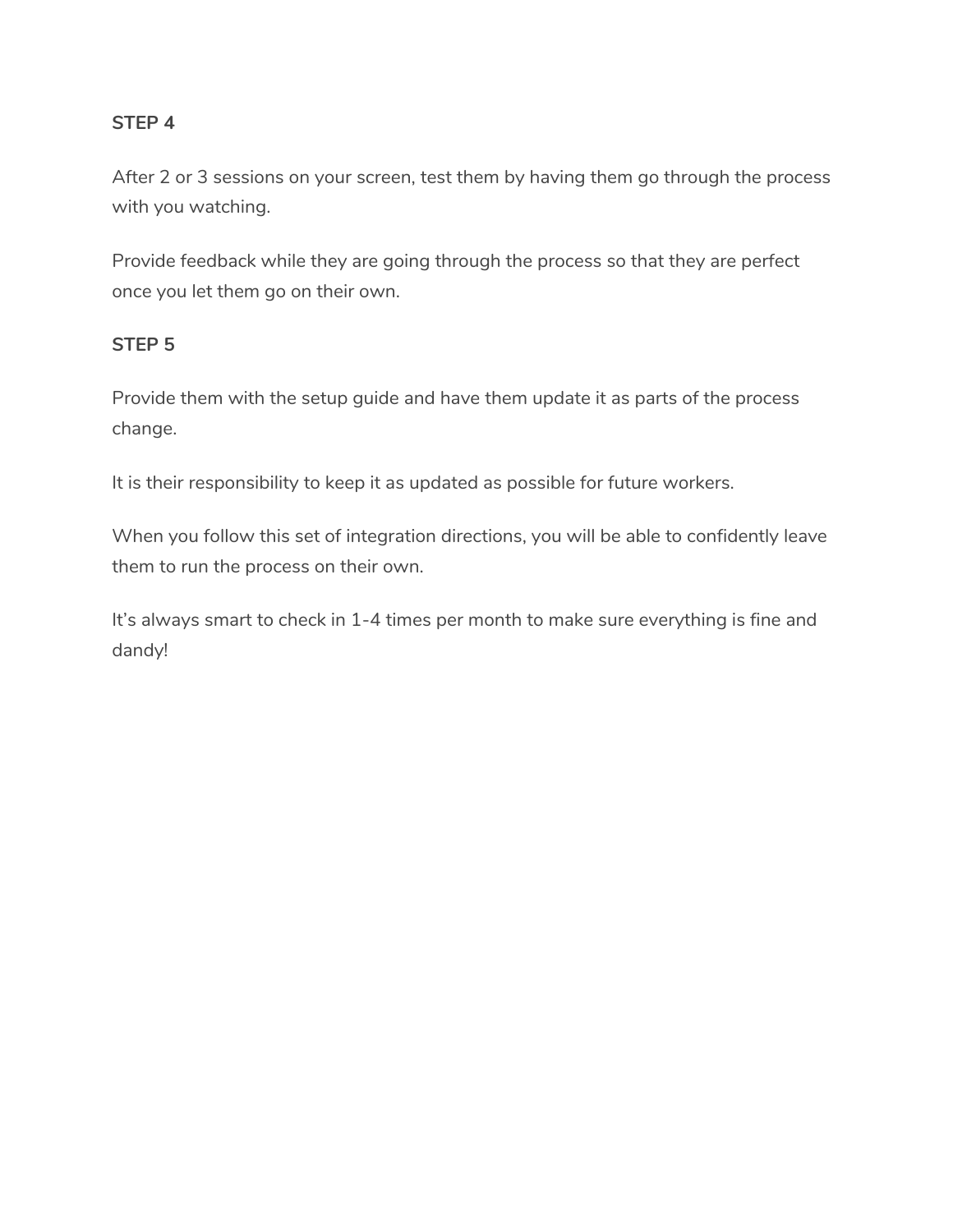# **Mistake #7 Not Cross-Training**

You've now properly set up your team of online workers in their specific tasks and your business is running efficiently.

The next most common mistake is reserved for those advanced business owners outsourcing who have created an efficient team of online workers.

One aspect of having workers that always comes up is time off, sick days, and vacations.

Depending on your company's policies, your workers may have 2 to 3 weeks of vacation time each year.

Vacations are great! They give your workers time away from work to enjoy their life and allow them a necessary reboot 3 to 4 times each year.

What could be wrong with vacations?

Well, for that period of time that the worker is on vacation, you lose someone that is a master of their craft.

When thinking about one of your online workers that specializes in a very specific task of your operations, you run into a bit of a challenge…

"Who else can do that task?"

This is where business owners can fall into the trap and commit the most common mistake #7…not setting up your workers to be able to handle multiple tasks.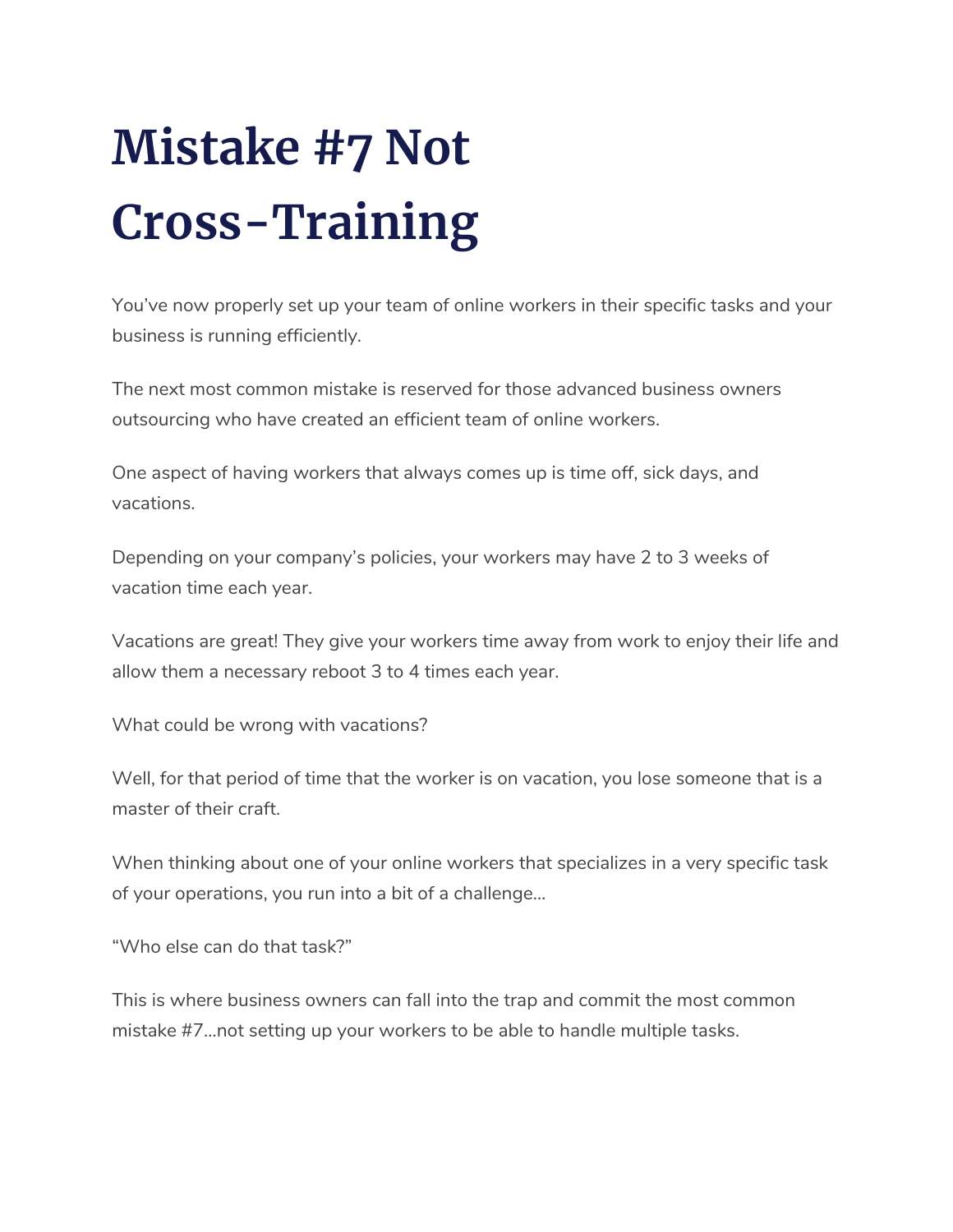Here is how you can overcome this challenge that many business owners unfortunately run into while managing their online team.

### How To Cross-Train Your Freelancers

#### **STEP 1**

Identify all of the tasks that are handled by online workers in your company.

#### **STEP 2**

Next to each task, write down the names of people that know how to perform that task other than you.

#### **STEP 3**

For tasks that only have 1 person, find someone from your company that has the skills to perform that task. Write that person's name down next to the task.

#### **STEP 4**

Create a schedule that has everyone's vacation plans projected at least 1 month out. Ideally, your vacation schedule will pan out for an entire quarter.

#### **STEP 5**

Bring the two workers together – the one that knows the task and the one you wrote down in step 3. For each task that you identified as only having one person with the skills to perform the role, set a goal for passing off the knowledge of that task to the other.

#### **STEP 6**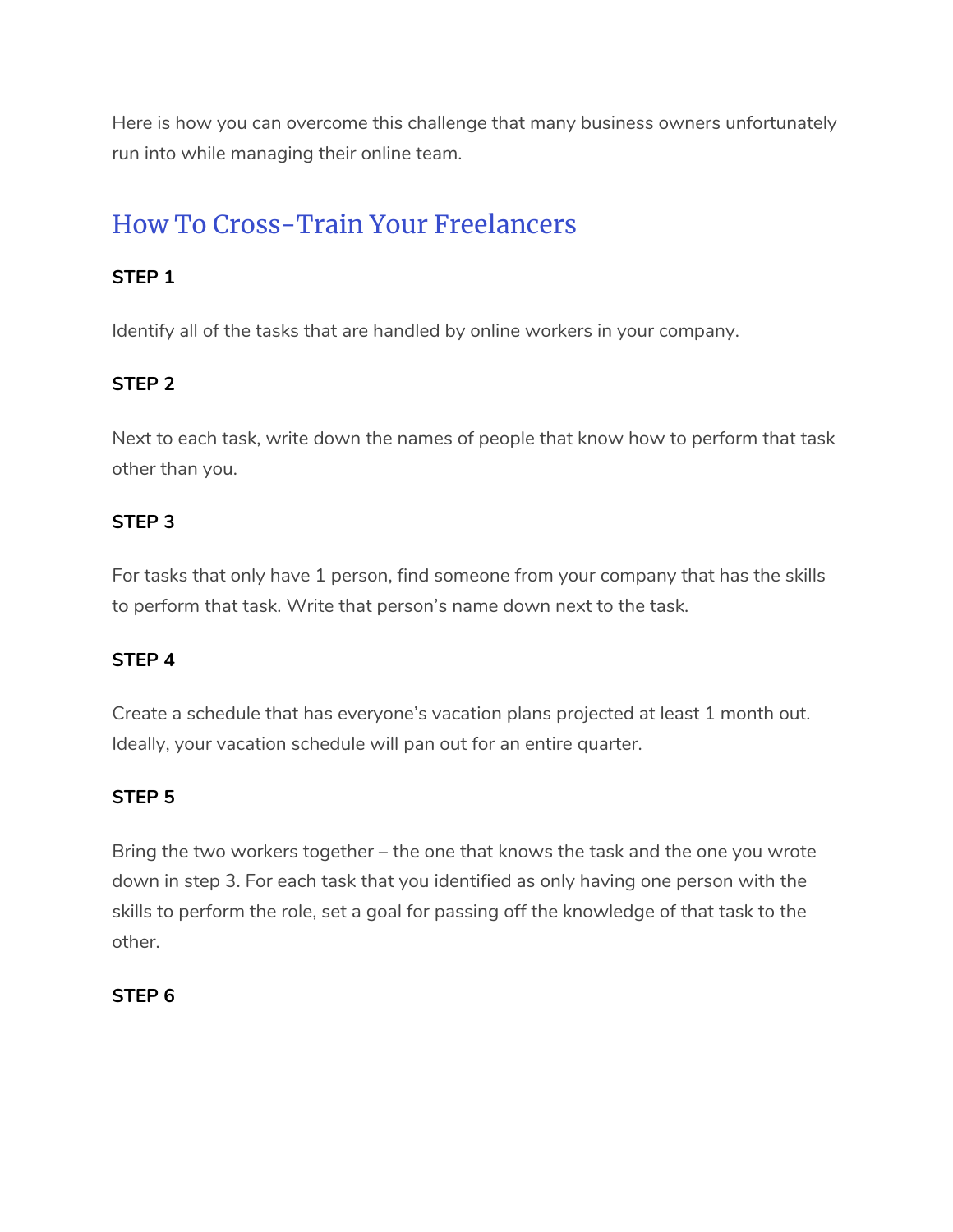Tell the worker that already knows the process to update the set up guide that you first used when getting them into the task.

Let them know that they will need to give this to the other worker as a reference after they effectively teach them to perform the task.

#### **STEP 7**

Follow up to make sure that the meeting happened.

By properly communicating with your team, you can avoid the hassles of having to pick up work for one of your online workers when they go on vacation.

Now you have an even more efficient team of online workers that can run without your interference.

You get to stay focused on building the business while the operations are handled by your team.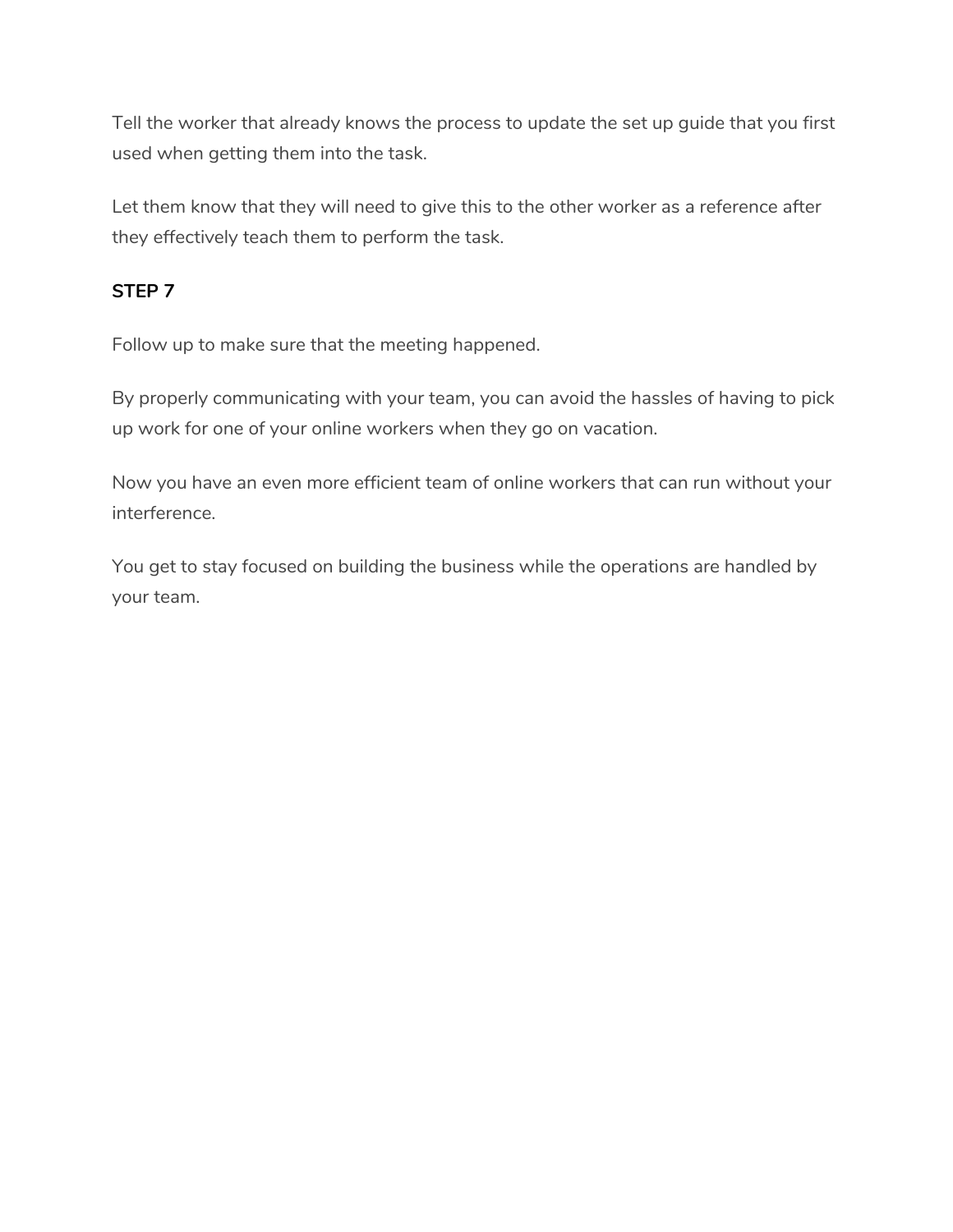# **Mistake #8 Not Fully Integrating Your Online Workers Into Your Team**

As I've said throughout this book, most online workers are always seeking new opportunities and may end up working for hundreds of clients over a period of one year.

Online workers are **extremely accustomed to short term contracts**, but most come from a professional background where they were working for a company for a long period of time.

They decided to move into online freelancing for the convenience of their family or because they saw a better opportunity to pursue their career goals.

Online workers are best utilized when fully integrated into your team and given the opportunity to really feel the culture of your business.

One of the biggest misconceptions that many business owners have of outsourced work is that they aren't really a part of the home team.

Rather, they are a foreign support team that performs specific tasks within the company.

If you are of this mindset, you are committing our most common mistake #8…not fully integrating your online workers into your business.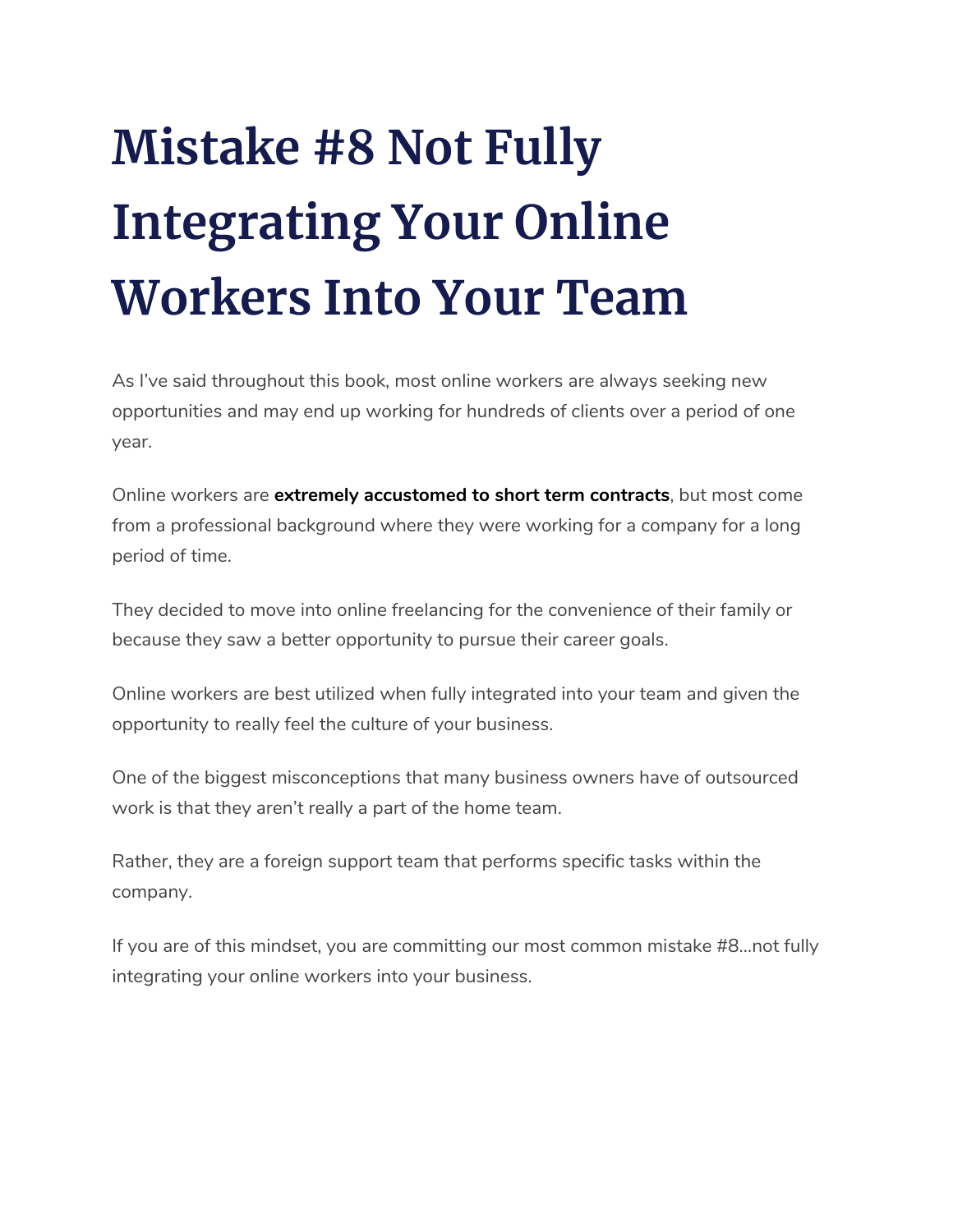### What Online Workers Care About Most

As we hired, fired, and built an ultimate online team of over 30 freelancers, we realized what was most important to the people that we were hiring.

It can be broken down into three simple themes:

- 1. Consistent work
- 2. Competitive rates
- 3. Being a part of a growing team

When we built the team, not setting up your workers to be able to handle multiple tasks meant that the worker understood the culture that we had created for the company in our home office.

We introduced them to our history, our team, our accolades, and showed them our office.

As the workers got to know the company better, they became more committed to working hard and sticking around to achieve the long term goals.

If you want to milk the most out of your online workers, you must focus on fully integrating them into your business operations from the get-go.

The more effort you put in, the more loyalty they will feel to helping you grow your company.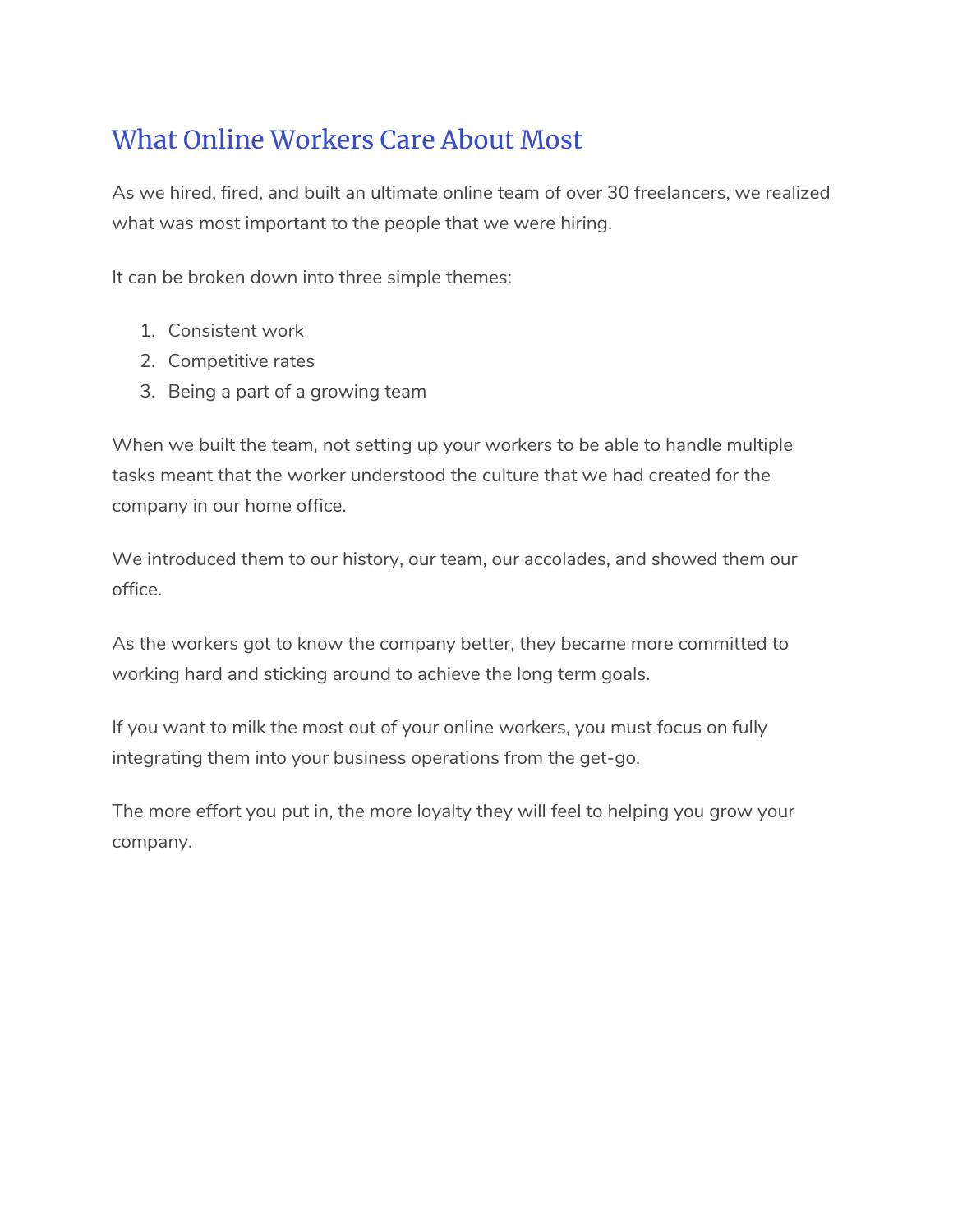# **Mistake #9 Not Listening To Their Ideas And Asking For Feedback**

Starting to get the feel for how this whole process of outsourcing works? It takes a lot of trial and error to discover the best practices. That's what we are here for ;)

Let's return to where you are now… You now have a dedicated team of online workers that are running as much of your operations as possible.

You feel comfortable and confident in your team and you are even beginning to develop relationships with your best workers.

You regularly chat with them on Skype and you keep them up to date with everything that is happening in the business.

They genuinely seem excited to be working for your company.

This is usually the stage of outsourcing where business owners can run into mistake #9…not listening to their worker's ideas and not asking feedback on how they can improve.

If it's been a few months since your online workers have joined your team then they have been performing their specialized tasks for quite some time.

They also probably know a decent amount about the inner workings of your business and how it makes money.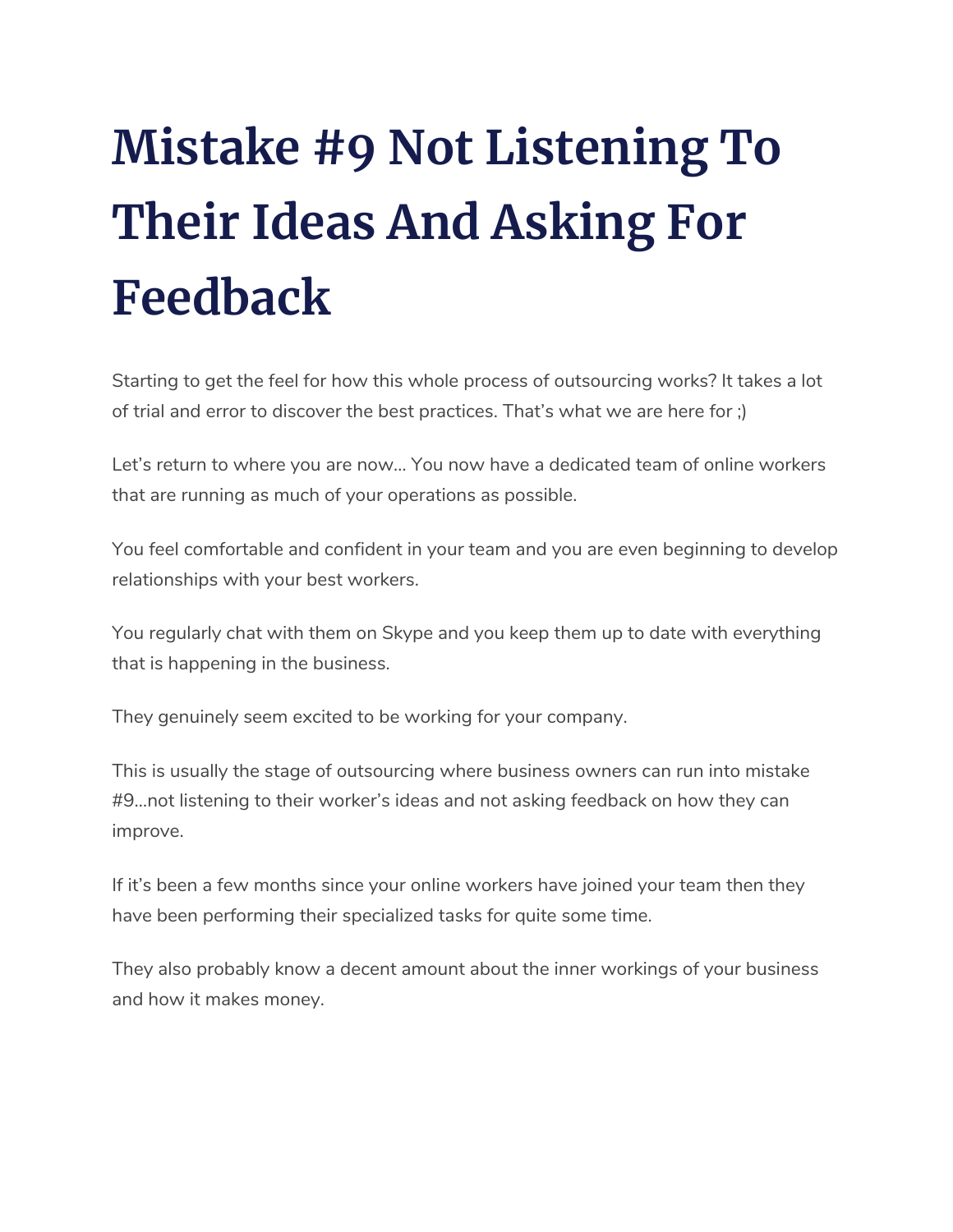The truth that many entrepreneurs overlook is that your online workers can bring great ideas to the table, but you have to be willing to ask and openly listen.

Here are a few of the best practices that we have picked up from managing hundreds of online workers.

Because of cultural differences, you really need to pry the information out of certain online workers.

### Best Practices For Getting Ideas & Feedback

#### **One-On-Ones:**

We suggest having 1-on-1 meetings with every freelancer on a weekly basis.

This gives them a consistent schedule for them to ask questions, and for you to check their work.

#### **Anonymous Surveys:**

Release anonymous surveys each month where your online workers can share their ideas and criticisms.

Read the results and create proper action steps.

#### **A Culture Open To Ideas:**

Your workers' performance is shaped by the culture that you create internally.

If you are always posing questions and rewarding people for their ideas, your online workers will be more open to sharing ideas that could improve your business.

The beauty of outsourcing correctly is that you are adding intelligent individuals to your team that wants to help you grow.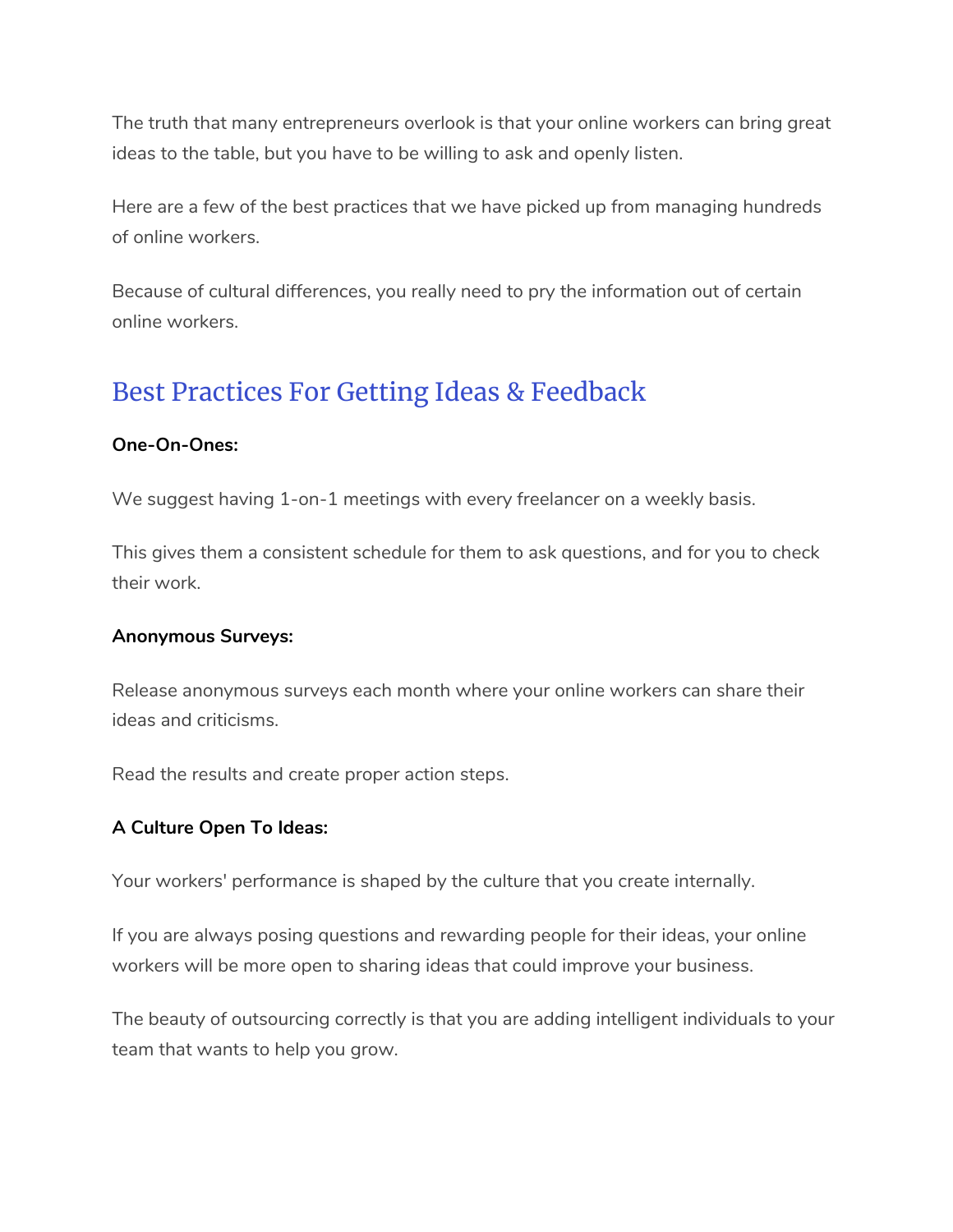By failing to tap into that knowledge, you are making a major mistake.

Take our advice and be as open as possible to ideas and feedback from your online workers.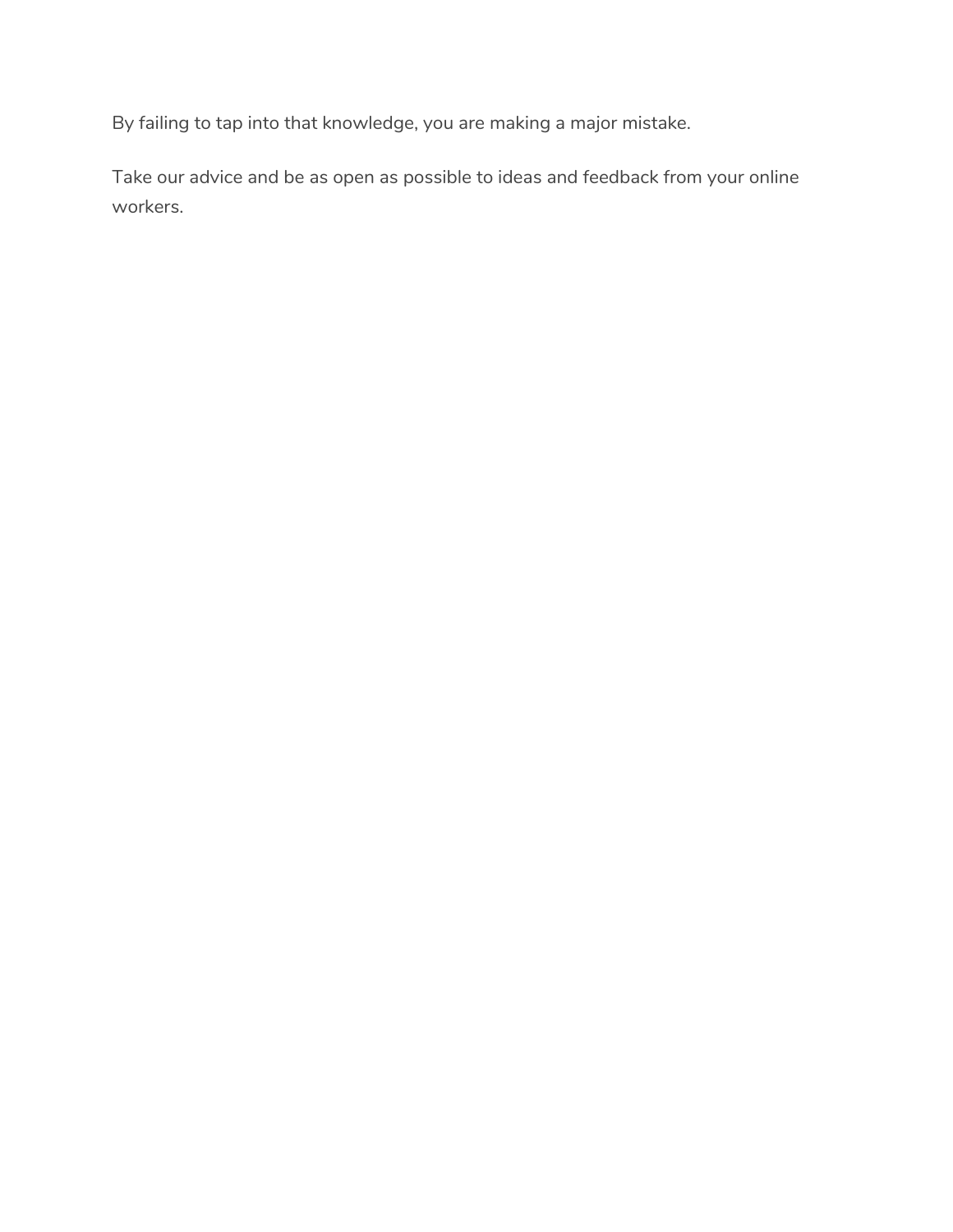# **Mistake #10 Not Allowing Your Online Workers To Grow With Your Team**

We've reached the tenth and final mistake that is most commonly committed by entrepreneurs as they start outsourcing.

If you can manage to avoid all 10 of these mistakes, you are in great shape to run your business with the help of an amazing team of online workers.

Remember earlier when I outlined the aspects of the role that is most important to online workers? Here's a refresher…

- 1. Consistent work
- 2. Competitive rates
- 3. Being a part of a growing team

The final mistake stems from aspect #3.

Online workers understand that their biggest asset is performing specific tasks, but that does not mean that all of them are content with performing that task with no growth for years on end.

One of the biggest mistakes that business owners make once they have formed their online team is not providing growth opportunities for their best and most trusted online workers.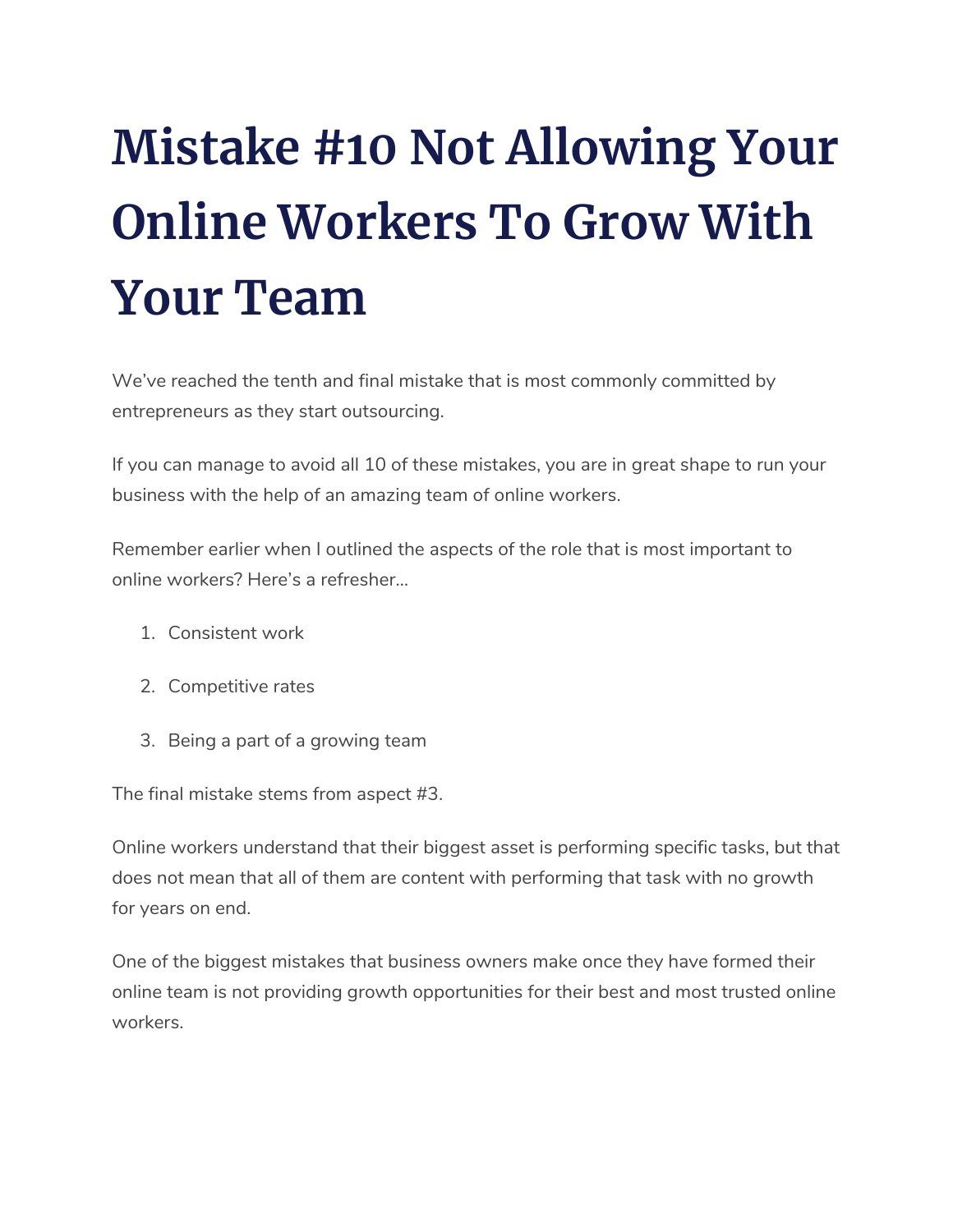If they are your best workers and it is clear that they can help your company in other areas of your operations, you must capitalize on that opportunity and let your online team grow with you.

It's very much a waterfall effect. Here is how we recommend managing these types of situations.

### How to Manage The Growth Of Your Online Workers

You have two workers in one of your teams. One worker, John, excels at the task while the other, Rob, simply does their job well and as instructed.

You are planning to increase work in that team and you are planning to hire a third team member.

Use the opportunity to let both John and Rob grow within their positions.

Take John and place him in charge of managing the schedule of tasks that needs to be completed each week.

Put John in charge of managing Rob and the third worker that you are planning on hiring.

For Rob, give him the additional responsibility of setting up the new online worker that you are hiring for the team.

By offering these growth opportunities, you create less work for you. You also give your online workers the ability to make a greater impact on your business operations.

If the additional responsibility doesn't work out, it's very simple to move them back to how they were structured before.

You can also incentivize your online workers by providing them with milestones that they must reach before they are considered for a raise or promotion.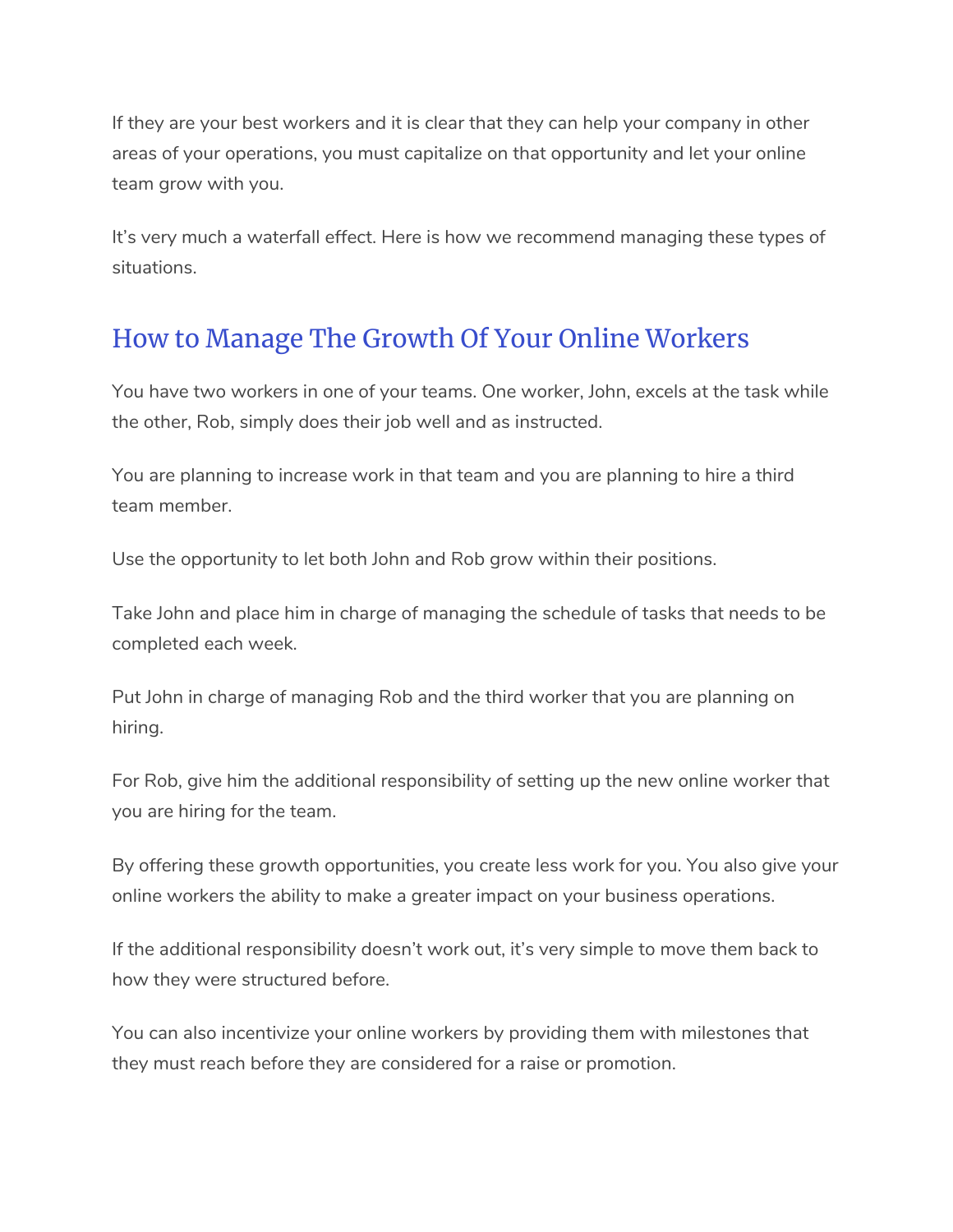By simply offering this notion, it indicates that they have the ability to grow within the company.

When online workers have goals to strive towards, they work harder for your business and your job becomes easier.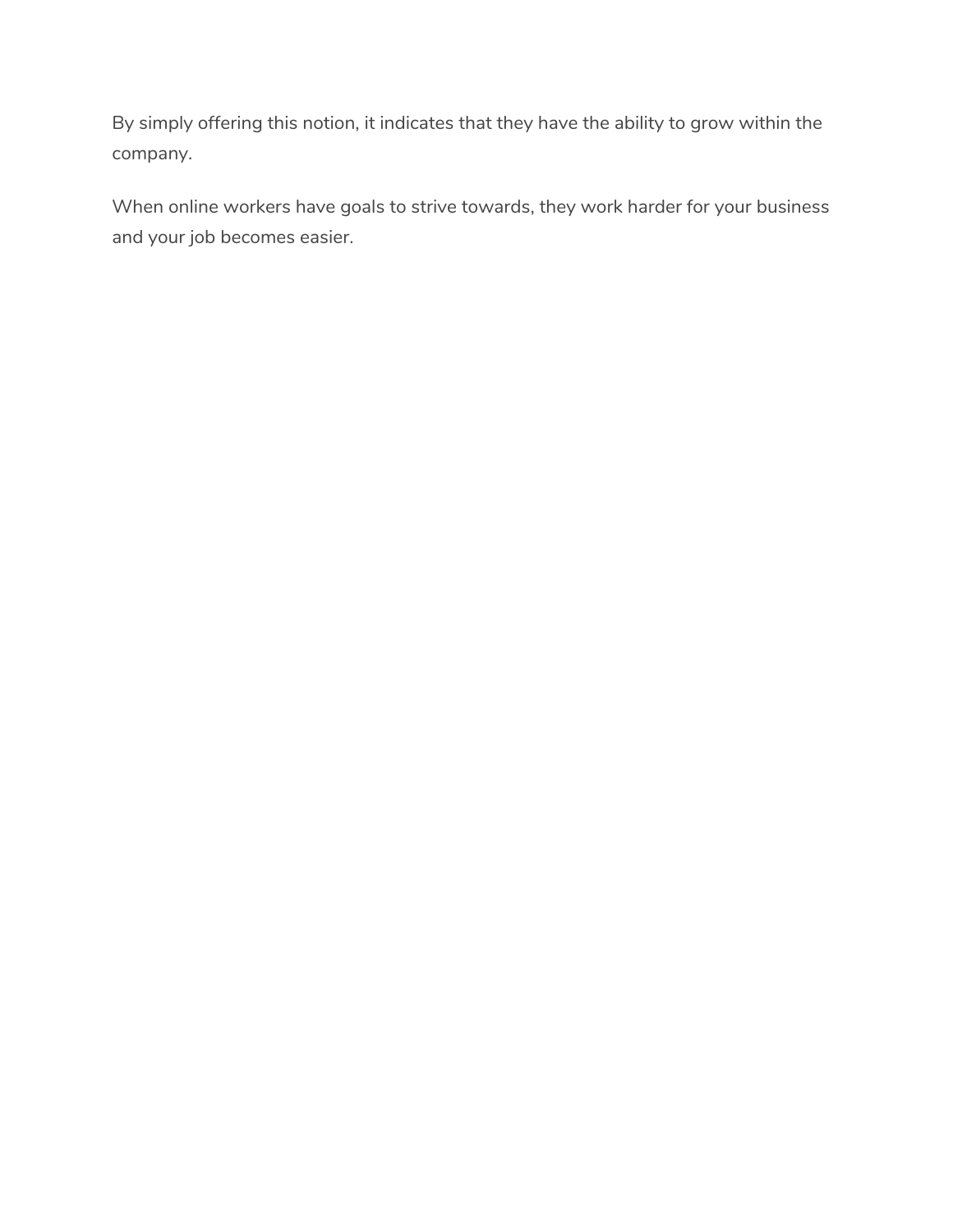### **Time To Get To Work**

If you've made it this far, it is our hope that you have learned a tremendous amount about the power of outsourcing.

When we first started outsourcing, we weren't sure what would come of it, but we had a strong feeling that it would all work out.

While it took us a couple of years to fully identify the best practices for outsourcing within our company, the long term impact greatly outweighed the initial setbacks.

As the founders and owners of FreeUp, it is our goal to provide others with positive outsourcing experiences.

We wish you the best of luck as you begin your outsourcing journey!